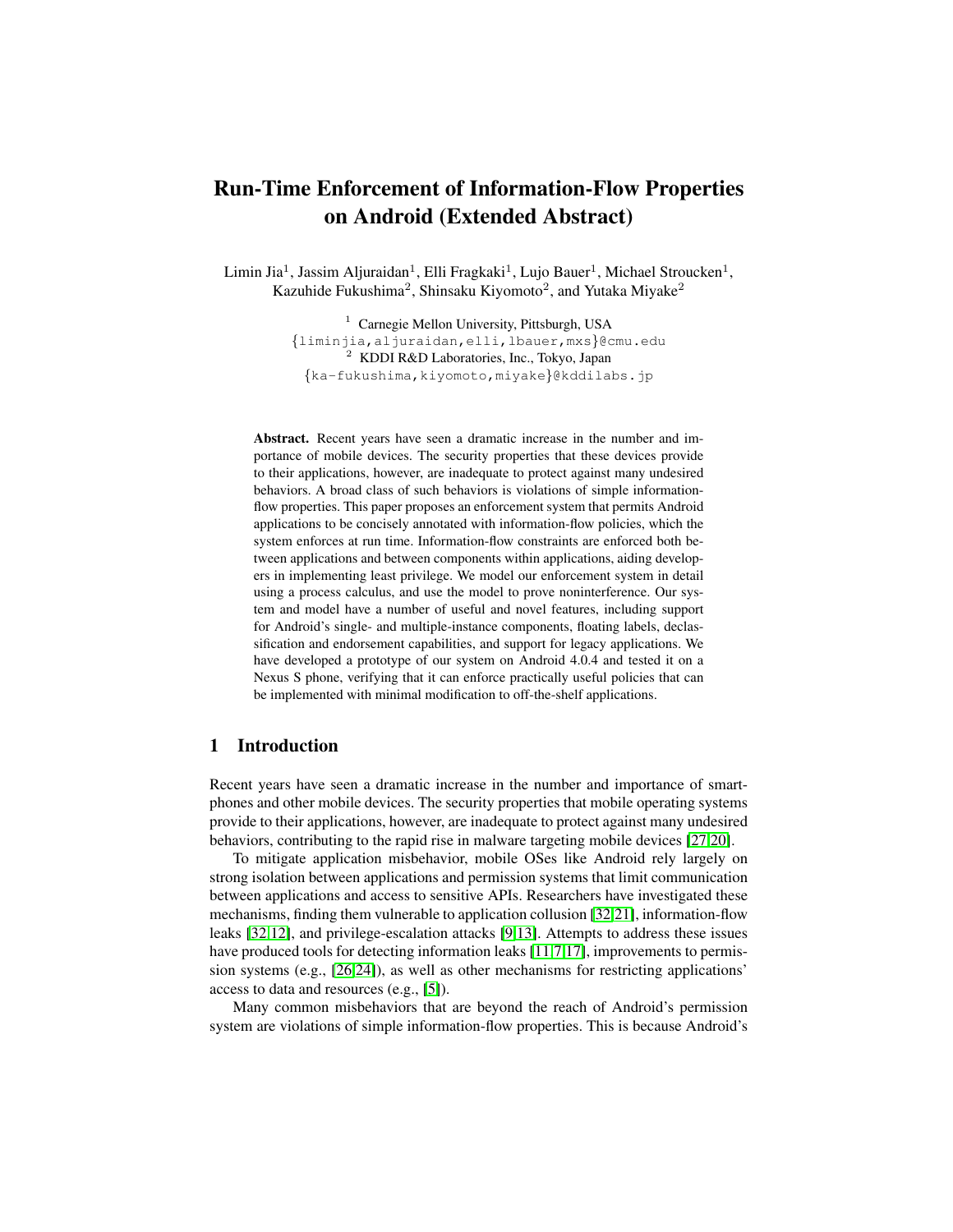permission system supports only those policies that allow or deny communication or access to sensitive resources based on the (mostly static) permissions of the caller and callee. Once data has been sent from one application to another, the sender has relinquished all control over it.

Recent work on preventing undesired information flows on Android typically focuses on using a specific mechanism to enforce a pre-determined global policy [\[11](#page-16-3)[,7\]](#page-16-4). Other works have developed more powerful mechanisms that track control flow and allow finer-grained control over communication and resource accesses [\[10,](#page-16-6)[5\]](#page-16-5); these also typically lack a convenient policy language. Although a few formal analyses of Android's security architecture have provided some insight about its limitations [\[33\]](#page-17-7), works that introduce more powerful mechanisms typically do not formally investigate the properties that those mechanisms exhibit.

This paper fills many of these gaps by proposing a DIFC-style enforcement system for Android that allows convenient, high-level specification of policy and has a wellunderstood theory, backed by a proof of noninterference. Building on techniques for controlling information flow in operating systems [\[19](#page-17-8)[,36\]](#page-17-9), our system permits policy to be specified via programmer- or system-defined labels applied to applications or application components. Enforcing information-flow policies at the level of application components is a practically interesting middle ground between process- (e.g., [\[19\]](#page-17-8)) and instruction-level (e.g., [\[23\]](#page-17-10)) enforcement, offering finer-grained control than processlevel enforcement, but retaining most of its convenience. Labels specify a component's or application's secrecy level, integrity level, and declassification and endorsement capabilities. We also allow floating labels, which specify the minimal policy for a component, but permit multipurpose components (e.g., an editor) to be instantiated with labels derived from their callers (e.g., to prevent them from exfiltrating a caller's secrets).

We develop a detailed model of our enforcement system using a process calculus, using which we prove noninterference. The modeling—and the design of the system is made particularly challenging by the desire to fully support key features of Android's programming model. Challenging features include single- and multiple-instance components and enforcement at two levels of abstraction—at the level of applications, which are strongly isolated from each other, and at the level of application components, which are not. Our formal analysis reveals that floating labels and the ability of single-instance components to make their labels stricter at run time—features that appear necessary to support practical scenarios—can, if not implemented carefully, easily compromise the noninterference property of the system.

Proving noninterference was also challenging because traditional ways in which information-flow systems are modeled in process calculi do not directly apply to Android: the security level of the channel through which an Android component communicates changes as the system executes. To model this, we enhance pi-calculus with a labeled process,  $\ell[P]$ , to associate each component with its run-time security level. The labeled process and the techniques for specifying noninterference can be applied to the modeling of other distributed systems, such as web browsers.

The contributions of this paper are the following:

1. We propose the first DIFC-style enforcement system for Android that allows convenient, high-level specification of policy and has a well-understood theory (§[3\)](#page-4-0).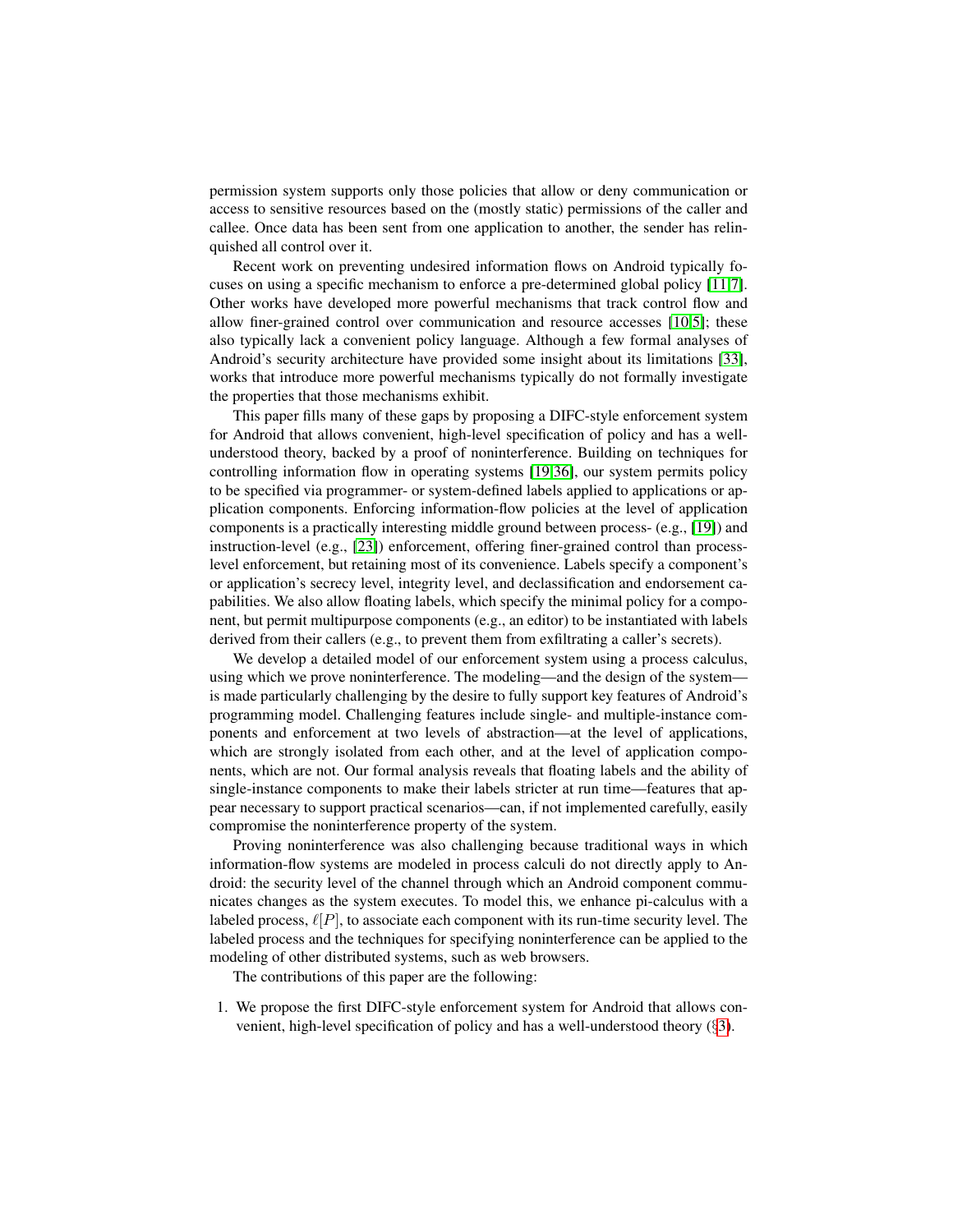- 2. We develop a faithful process-calculus model of Android's main programming abstractions and our system's enforcement mechanism (§[4\)](#page-8-0).
- 3. We define noninterference for our enforcement system and prove that it holds  $(\S 5)$  $(\S 5)$ , in the presence of dynamically changing security levels of components.
- 4. We implement our system on Android 4.0.4 and test it on a Nexus S phone; through a case study with minimally modified off-the-shelf applications, we show that our system can specify and enforce practically interesting policies ( $\S6$ ).

For space reasons, we omit many details, which appear in our technical report [\[1\]](#page-16-7).

# 2 Background and Related Work

In this section we briefly introduce Android and review related work.

Android Overview Android is a Linux-based OS; applications are written in Java and each executes in a separate Dalvik Virtual Machine (DVM) instance. Applications are composed of *components*, which come in four types: *activities* define a specific user interface (e.g., a dialog window); *services* run in the background and have no user interface; *broadcast receivers* listen for system-wide broadcasts; and *content providers* provide an SQL-like interface for storing data and sharing them between applications.

Activities, services, and broadcast receivers communicate via asynchronous messages called *intents*. If a recipient of an intent is not instantiated, the OS will create a new instance. The recipient of an intent is specified by its class name or by the name of an "action" to which multiple targets can subscribe. Any component can attempt to send a message to any other component. The OS mediates both cross- and intra-application communications via intents. Between applications, intents are the only (non-covert) channel for establishing communication. Components within an application can also communicate in other ways, such as via public static fields. Such communication is not mediated, and can be unreliable because components are short lived—Android can garbage collect all but the currently active component. Hence, although Android's abstractions do not prevent unmediated communication between components, the programming model discourages it. We will often write that a component *calls* another component in lieu of explaining that the communication is via an intent.

Android uses *permissions* to protect components and sensitive APIs: a component or API protected by a permission can be called only by applications that hold this permission. Permissions are strings (e.g., android.permission.INTERNET) defined by the system or declared by applications. Applications acquire permissions only at install time, with the user's consent. Additionally, content providers use *URI permissions* to dynamically grant and revoke access to their records, tables, and databases.

Related Work We discuss two categories of most closely related work.

*Information Flow* Enforcing information-flow policies has been an active area of research. Some develop novel information-flow type systems (cf. [\[31\]](#page-17-11)) that enforce noninterference properties statically; others use run-time monitoring, or hybrid techniques (e.g., [\[8](#page-16-8)[,29](#page-17-12)[,22](#page-17-13)[,2](#page-16-9)[,3](#page-16-10)[,16\]](#page-17-14)). These works track information flow at a much finer level of granularity than ours; in contrast, the goals of our design included minimally impacting legacy code and run-time performance on Android.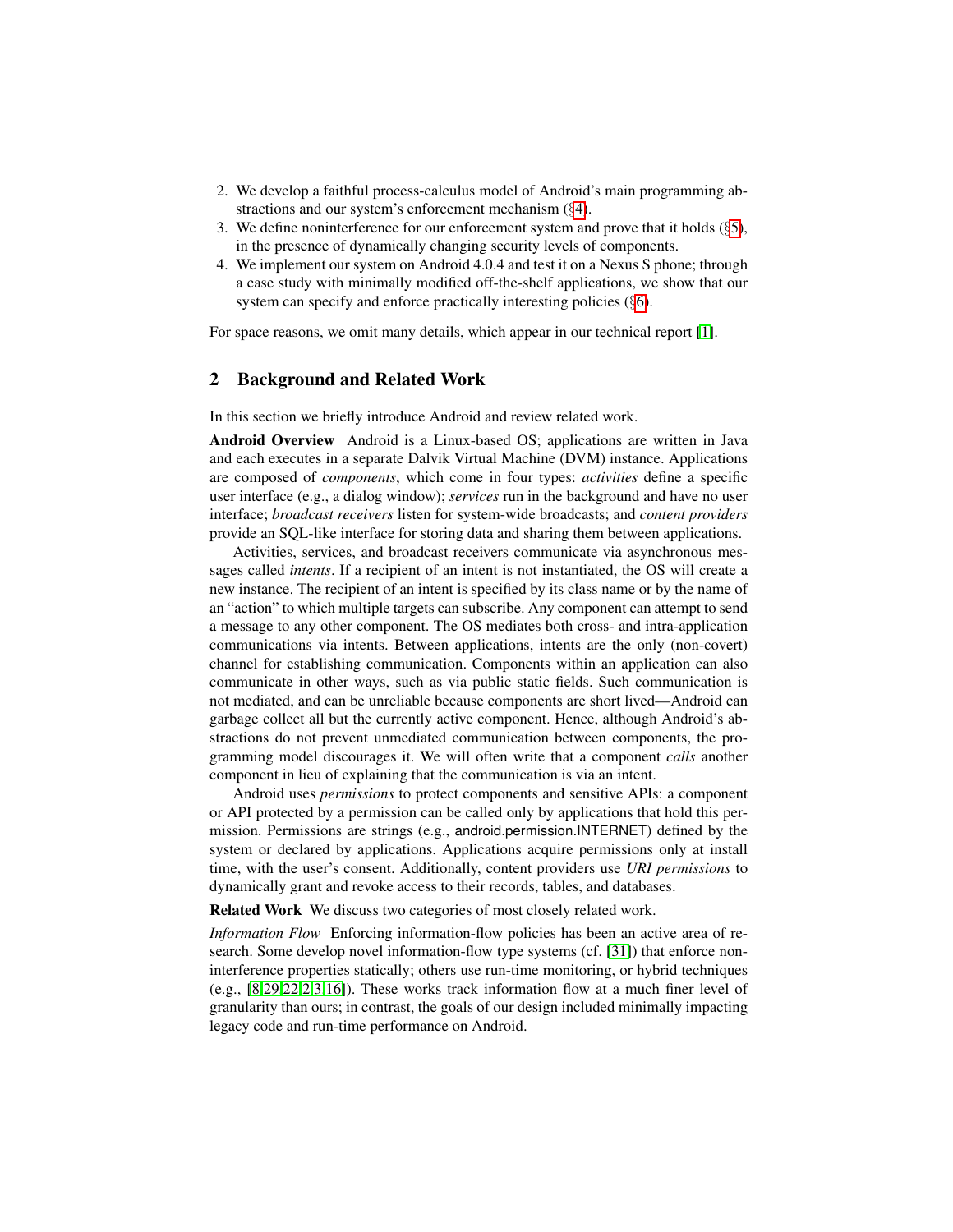Our approach is most similar to work on enforcing information-flow policies in operating systems [\[37](#page-17-15)[,35](#page-17-16)[,19\]](#page-17-8). There, each process is associated with a label. The components in our system can be viewed as processes in an operating system. However, most of these works do not prove any formal properties of their enforcement mechanisms. Krohn et al. [\[18\]](#page-17-17) presented one of the first proofs of noninterference for practical DIFC-based operating systems. Our design is inspired by Flume [\[19\]](#page-17-8), but has many differences. For instance, Flume does not support floating labels. In Android, as we show through examples, floating labels are of practical importance. Because Flume has no floating labels, a stronger noninterference can be proved for it than can be proved for our system: Flume's definition of noninterference is based on a stable failure model, a simulation-based definition. Our definition is trace-based, and does not capture information leaks due to a high process stalling.

A rich body of work has focused on noninterference in process calculi [\[14](#page-16-11)[,30\]](#page-17-18). Recently, researchers have re-examined definitions of noninterference for reactive systems [\[4,](#page-16-12)[28\]](#page-17-19). In these systems, each component waits in a loop to process input and produce one or more outputs (inputs to other components). These works propose new definitions of noninterference based on the (possibly infinite) streams produced by the system. Our definition of noninterference is weaker, since we only consider finite prefixes of traces. These reactive models are similar to ours, but do not consider shared state between components, and assume the inputs and outputs are the only way to communicate, which is not the case for Android. Further, to model the component-based Android architecture more faithfully, we extend pi-calculus with a label context construct, which also enables formal analysis of our enforcement mechanism in the presence of Android components' ability to change their labels at run time. To our knowledge, such dynamic behavior has rarely been dealt with in the context of process calculus.

*Android Security* Android's permission system has been shown inadequate to protect against many attacks, including privilege-escalation attacks [\[9](#page-16-1)[,13\]](#page-16-2) and information leaks [\[11,](#page-16-3)[32](#page-17-2)[,6](#page-16-13)[,12\]](#page-16-0). Closest to the goal of our work are projects such as TaintDroid [\[11\]](#page-16-3) and AppFence [\[17\]](#page-17-4), which automatically detect and prevent information leaks. They operate at a much finer granularity than our mechanism, tracking tainting at the level of variables, enforce fixed policies, and have not been formally analyzed.

Formal analyses of Android-related security issues and language-based approaches to solving them have received less attention. Shin et al. [\[33\]](#page-17-7) developed a formal model to verify functional correctness properties of Android, which revealed a flaw in the permission naming scheme [\[34\]](#page-17-20). Our prior work proposed a set of enhancements to Android's permission system designed to enforce information-flow-like policies, for which some correctness properties were also formally proved [\[15\]](#page-17-21). The work described in this paper is different in several respects: we build on more well-understood theory of information flow; we support more flexible policies (e.g., in prior work it is not possible to specify that information should not leak to a component unless that component is protected by some permission); we make persistent state more explicit; and we formally model our enforcement system in much greater detail, thus providing much stronger correctness guarantees. The labeled context used in the modeling and the techniques developed for specifying noninterference in this paper can be applied to other systems,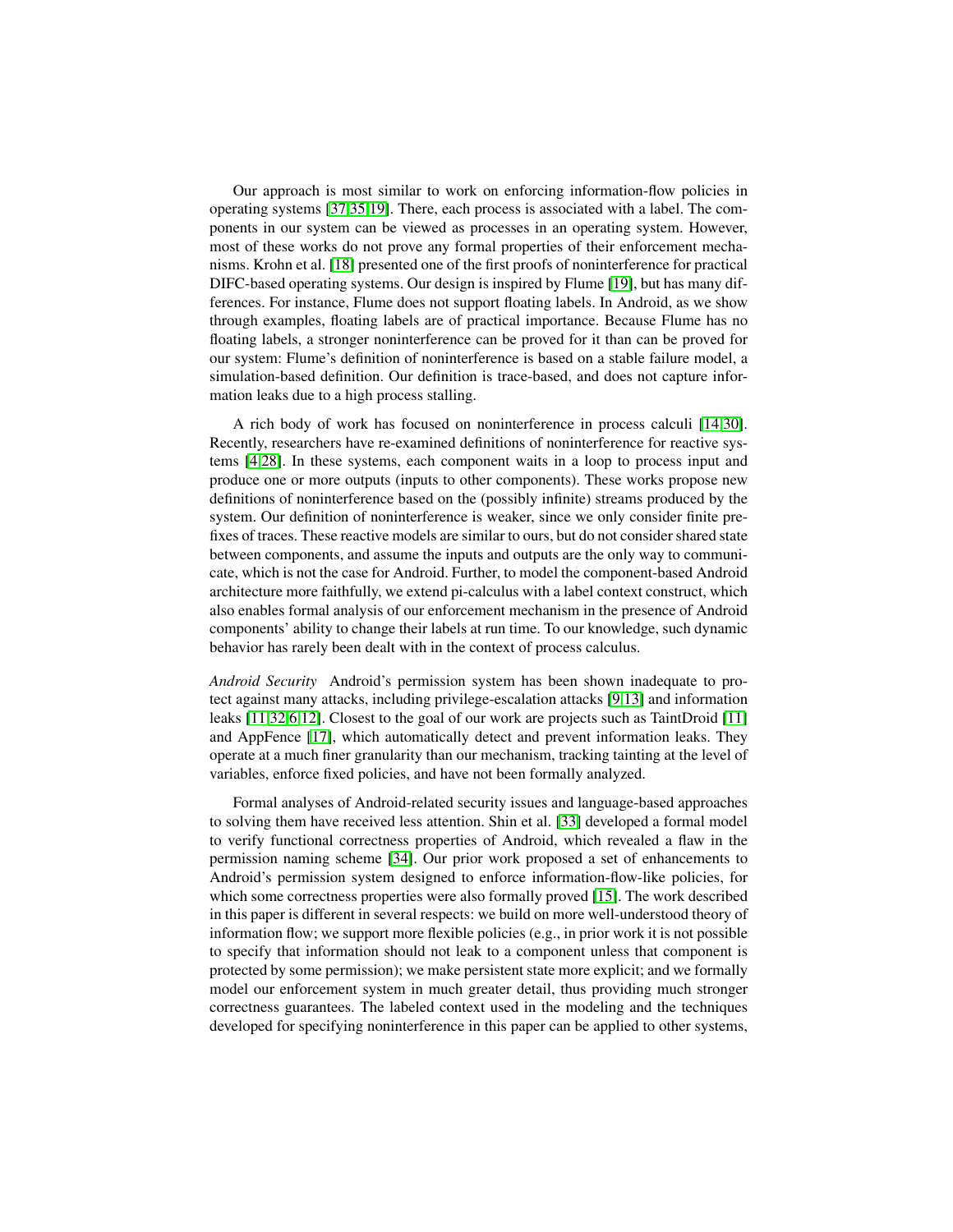and we view the formalism as a main contribution of this paper. In comparison, the proofs in our prior work are customized for that specific system.

# <span id="page-4-0"></span>3 Enforcing Information-Flow Properties

We next describe a scenario that exemplifies the Android permission system's inability to implement many simple, practical policies  $(\S 3.1)$  $(\S 3.1)$ . We then discuss key aspects of our system and show it can specify  $(\S3.2)$  $(\S3.2)$  and enforce  $(\S3.3)$  $(\S3.3)$  richer policies.

#### <span id="page-4-1"></span>3.1 Motivating Scenario

Suppose a system has the following applications: a *secret-file manager* for managing files such as lists of bankaccount numbers; a general-purpose text *editor* and a *viewer* that can modify and display this content; and an *email application*. Because of their sensitive



<span id="page-4-3"></span>Fig. 1: A simple scenario that cannot be implemented using Android permissions.

content, we want to prevent files managed by the secret-file manager from being inadvertently or maliciously sent over the Internet; this should be allowed only if the user explicitly requests it through the file manager. This scenario is shown in Figure [1.](#page-4-3)

The desired (information-flow) policy is representative of practical scenarios that Android currently does not support. In Android, one might attempt to prevent the editor or viewer from exfiltrating data by installing only viewers and editors that lack the Internet permission; these then could not send out secret data directly, but they could still do so via another application that has the Internet permission (e.g., the email client).

#### <span id="page-4-2"></span>3.2 Key Design Choices

In general, the attacker model we consider is one where an application may try to exfiltrate data or access sensitive resources that it is not permitted to access, including by taking advantage of cooperating or buggy applications.

We now discuss the design of our system and explain how it can specify and enforce our desired example policy. We revisit the example more concretely in §[6.](#page-14-0)

Enforcement Granularity Traditionally, information-flow properties have been enforced either at instruction level (e.g., [\[23](#page-17-10)[,16\]](#page-17-14)) or at process level (e.g., [\[19\]](#page-17-8)). Android's division of applications into components invites the exploration of an interesting middle ground between these two. Android applications are typically divided into a relatively few key components, e.g., an off-the-shelf file manager with which we experimented was comprised of five components. Hence, component-level specification would likely not be drastically more complex than application-level specification. This additional granularity, however, could enable policies to be more flexible and better protect applications (and components) from harm or misuse.

Unfortunately, enforcing purely component-level policies is difficult. The Android programming model strongly encourages the use of components as modules. In fact,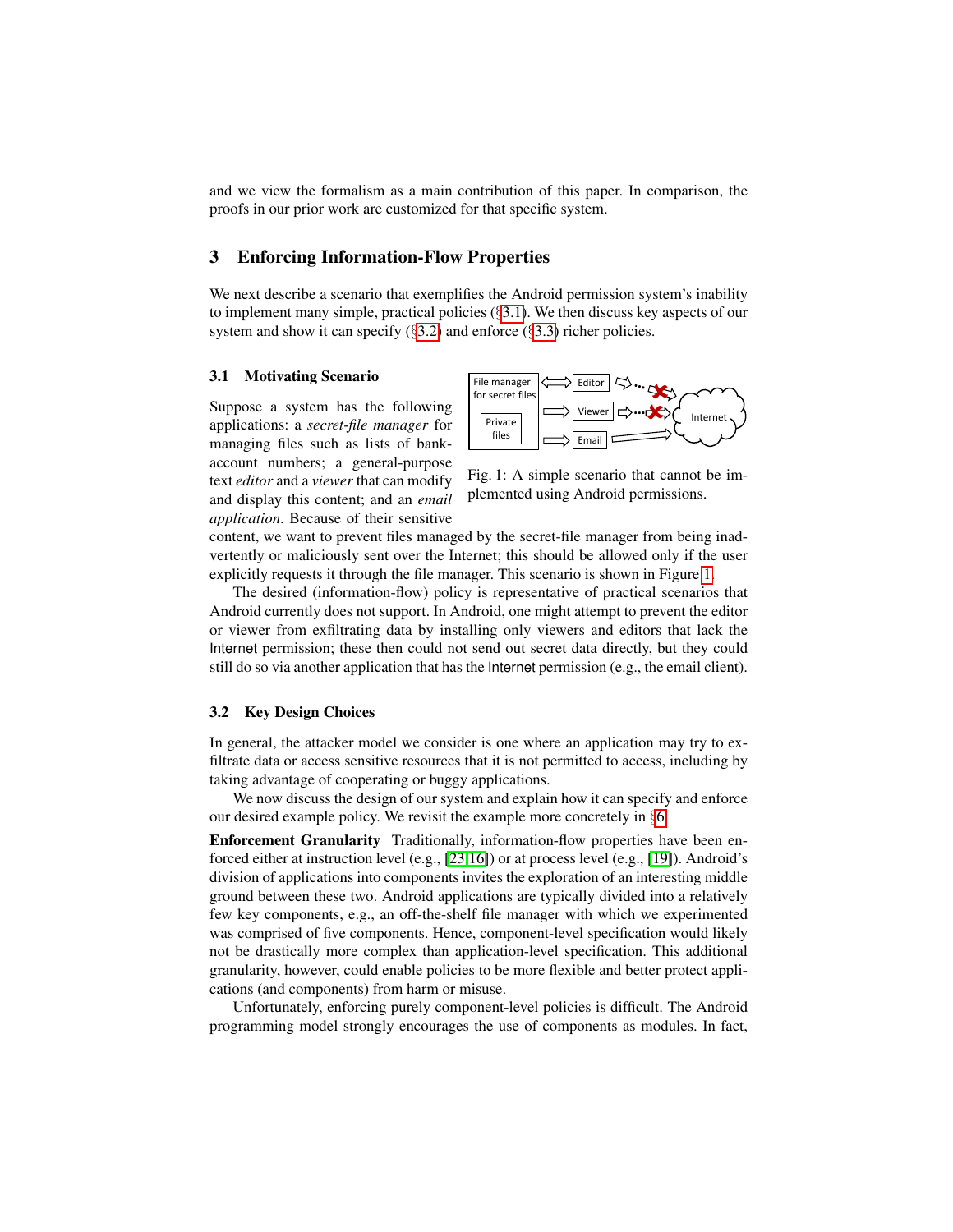the Android runtime may garbage collect any component that is not directly involved in interacting with the user; using Android's narrow interface for communication between components is the only reliable method of cross-component communication. However, neither Android nor Java prevent components *that belong to the same application* from exchanging information without using the Android interfaces, e.g., by directly writing to public static fields. Hence, Android's component-level abstractions are not robust enough to be used as an enforcement boundary; fully mediating interactions between components would require a lower-level enforcement mechanism. Although such enforcement is possible, e.g., with instruction-level information-flow tracking [\[23\]](#page-17-10), implementation and integration with existing platforms and codebases is difficult and can cause substantial run-time overhead.

We pursue a hybrid approach. We allow policy specification at both component level and application level. Enforcement of component-level policies is best-effort: When programmers adhere to Android's programming conventions for implementing interactions between components, most potential policy violations that are the result of application compromise or common programmer errors will be prevented by the enforcement system. On the other hand, the components of a non-conformant application will be able to circumvent its component-level policy (but not its application-level policy, nor other applications' application- or component-level policy). Thus, component-level policies are a tool to help programmers to better police their own code and implement least privilege, and also act in concert with application-level policy to regulate crossapplication interactions at a more fine-grained level. However, application-level policies are enforced strictly because Android provides strong isolation between applications.

Policy Specification via Labels We use labels to express information-flow policies and track information flows at run time. A *label* is a triple  $(s, i, \delta)$ , where s is a set of *secrecy tags*, i a set of *integrity tags*, and δ a set of *declassification and endorsement capabilities*. For convenience, we also refer to  $s$  as a secrecy label and  $i$  as an integrity label; and to  $\delta$  as the set of declassification capabilities, even though  $\delta$  also includes endorsement capabilities. Labels are initially assigned to applications and components by developers in each application's manifest; we call these *static* labels. At run time, each application and component also has an *effective* label, which is derived by modifying the static label to account for declassification and endorsement. Additionally, secrecy labels s and integrity labels i can be declared as *floating*; we explain this below.

*Labels as Sets of Tags* Implementing secrecy and integrity labels as sets of tags was motivated by the desire to help with backward compatibility with standard Android permissions. In Android, any application can declare new permissions at installation time. We similarly allow an application to declare new secrecy and integrity tags, which can then be used as part of its label. The lattice over labels, which is required for enforcement, does not need to be explicitly declared—this would be impractical if different applications declare their own tags. Rather, the lattice is defined by the subset relation between sets of tags. The permissions that legacy applications possess or require of their callers can be mapped to tags and labels. A more detailed discussion can be found in our technical report [\[1\]](#page-16-7).

*Declassification and Endorsement* The declassification capabilities, δ, specify the tags a component or application may remove from  $s$  or add to  $i$ . We make the declassification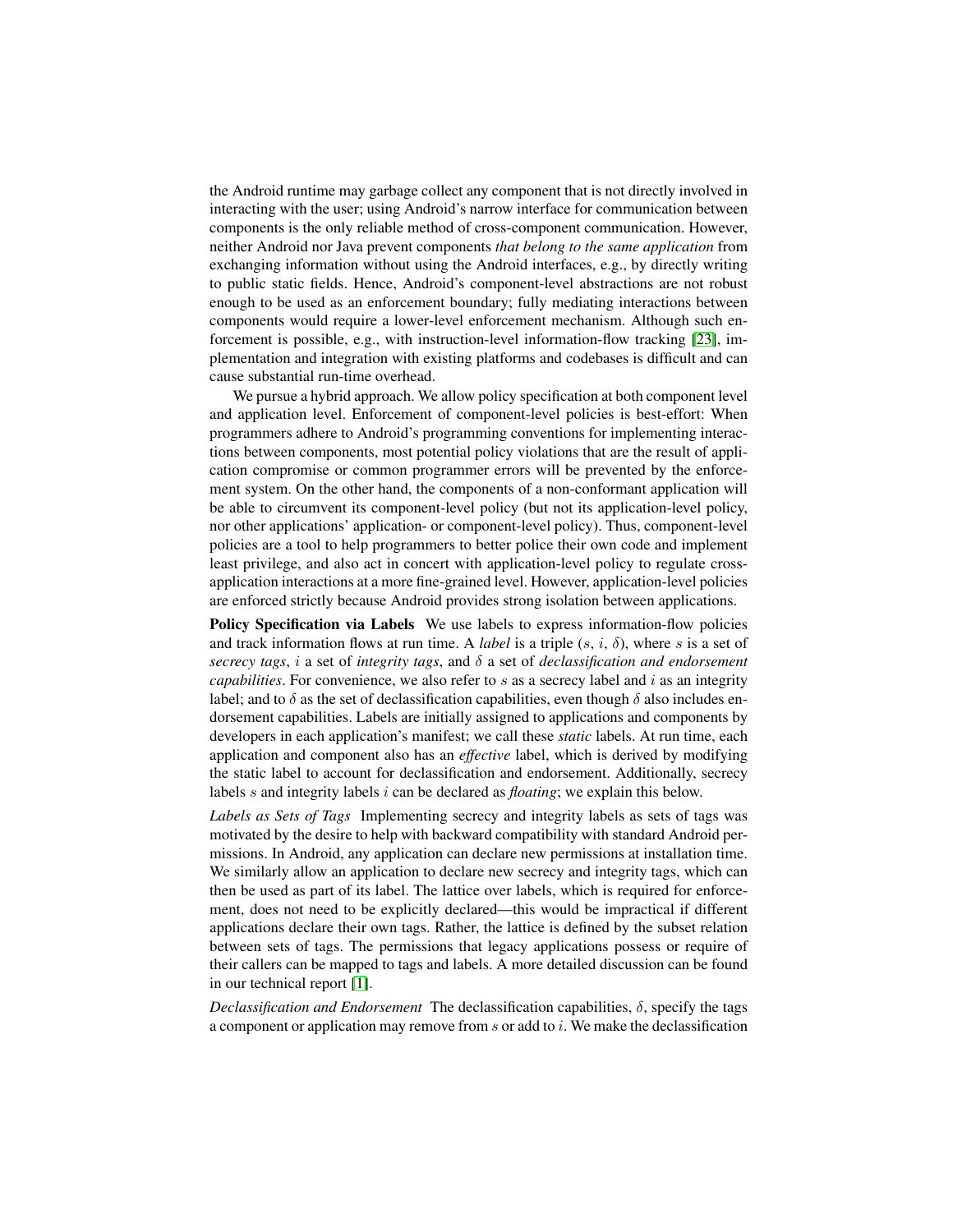capabilities part of the label, because whether a component may declassify or endorse is a part of the security policy. Declaratively specifying declassification policy makes it easier to reason about and aids backward compatibility: declassification (or endorsement) that is permitted by policy can be applied to a legacy application or component automatically by the enforcement system when necessary for a call to succeed.

Returning to the example from §[3.1:](#page-4-1) The secret-file manager application may be labeled with the policy ({FileSecret}, {FileWrite}, {-FileSecret}). Intuitively, the first element of this label conveys that the secret-file manager is tainted with the secret files' secrets (and no other secrets); the second element that the file manager has sufficient integrity to add or change the content of files; and the third element that the file manager is allowed to declassify. The file manager's effective label will initially be the same as this static label. If the file manager exercises its declassification capability -FileSecret, its effective label will become ({}, {FileWrite}, {-FileSecret}).

The complement to declassification and endorsement is *raising* a label. Any component may make its effective secrecy label more restrictive by adding tags to it, and its effective integrity label weaker by removing tags. After a component has finished executing code that required declassification or endorsement, it will typically raise its effective label to the state it was in prior to declassification or endorsement. Components without declassification capabilities can also raise their labels, but this is rarely likely to be useful, since raising a label can be undone only by declassifying or endorsing.

*Floating Labels* Some components or applications, e.g., an editor, may have no secrets of their own but may want to be compatible with a wide range of other applications. In such cases, we can mark the secrecy or integrity label as *floating*, e.g.,  $(F\{\}, F\{\}, \{\})$ , to indicate that the secrecy or integrity element of a component's effective label is inherited from its caller. The inheriting takes place only when a component is instantiated, i.e., when its effective label is first computed. Floating labels serve a very similar purpose to polymorphic labels in Jif [\[23\]](#page-17-10).

In our example, the editor's static policy is  $(F\{\}, F\{\}, \{\})$ . If instantiated by the file manager, the editor's effective secrecy label becomes {FileSecret}, allowing the editor and the file manager to share data, but preventing the editor from calling any applications or APIs that have a secrecy label weaker than {FileSecret}. If the editor also had secrets to protect, we might give it the static label (F{EditorSecret}, F{}, {}). Then, the editor's effective label could be floated to ( $\{EditorSecret, FileSecret\}, \{\}, \{\}, \{\})$ , but any instantiation of the editor would carry an effective secrecy label at least as restrictive as {EditorSecret}. Similarly, when the editor is instantiated by the file manager, its static integrity label F{} would yield an effective integrity label {FileWrite}, permitting the editor to save files, and preventing components without a FileWrite integrity tag from sending data to the editor.

Unlike secrecy and integrity labels, declassification capabilities cannot be changed dynamically; they are sufficiently powerful (and dangerous) that allowing them to be delegated is too likely to yield a poorly understood policy.

#### <span id="page-6-0"></span>3.3 Enforcement Approach and Limitations

We described in §[3.2](#page-4-2) how to specify rich, practically useful policies in our system; we next outline how they are enforced. The crux of our enforcement system is a reference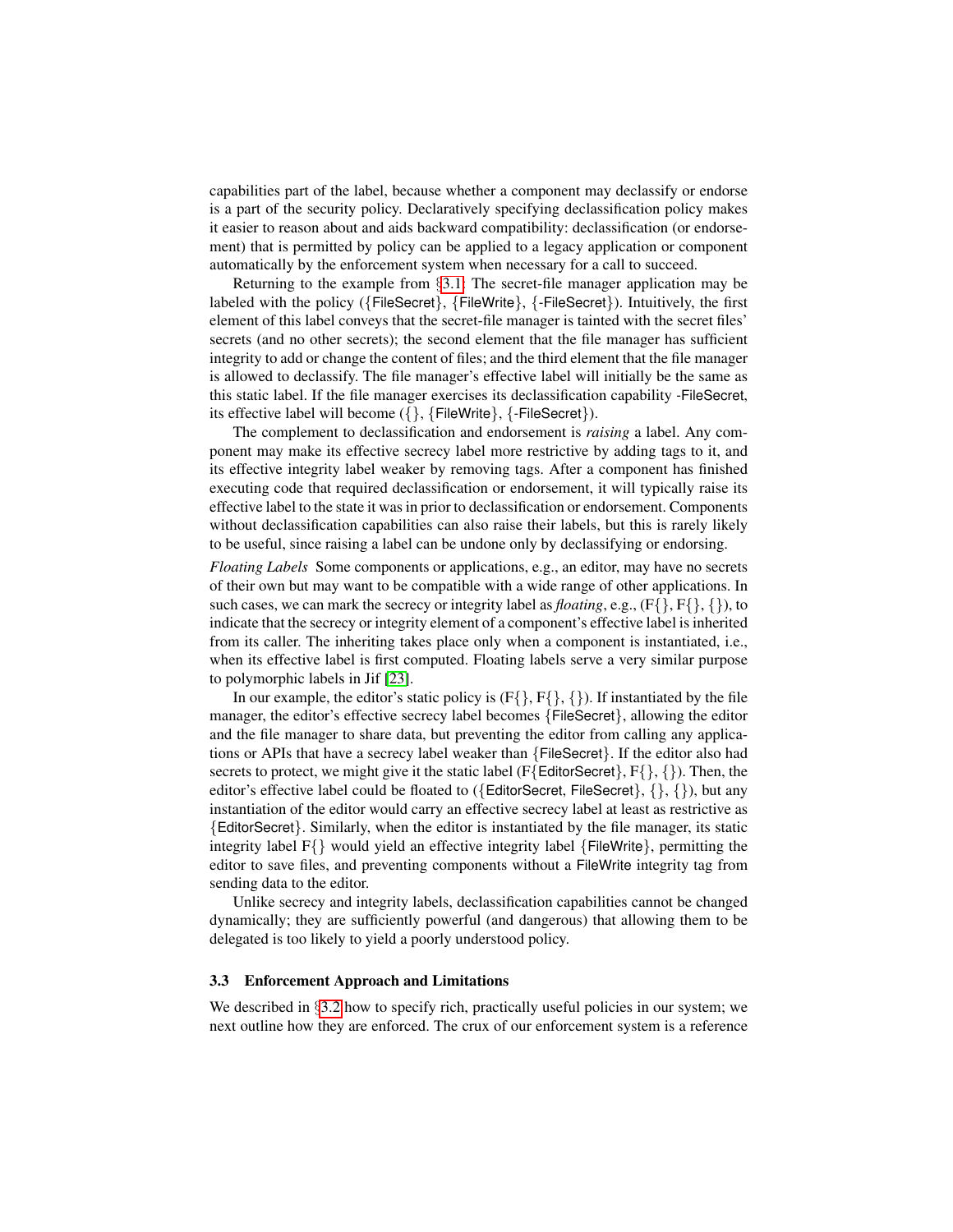monitor that intercepts calls between components, which we build on top of Android's activity manager  $(\S6)$  $(\S6)$ . Much of its responsibility is maintaining the mapping from applications and components (and their instances) to their effective labels. Our formal model (§[4\)](#page-8-0) abstracts the bookkeeping responsibilities into a *label manager* and the purely enforcement duties into an *activity manager*. We next discuss how our reference monitor makes enforcement decisions and how our system handles persistent state.

Application- and Component-level Enforcement When two components try to communicate via an intent, our reference monitor permits or denies the call by comparing the caller's and the callee's labels. When the caller and callee are part of the same application, the call is allowed only if the caller's effective secrecy label is a subset of the callee's and the caller's effective integrity label is a superset of the callee's. The comparison is more interesting when the caller and callee are in different applications. Then, a call is allowed if it is consistent with both component-level labels and application-level labels of the caller's and callee's applications.

If the callee component (and application) has a floating (static) label, the callee's effective integrity label is constructed as the union of its static integrity label and effective integrity labels of the caller and the caller's application. The effective secrecy label (and the callee's application's effective labels) is constructed similarly.

Declassification and endorsement change the effective labels of components and applications, and are permitted only when consistent with policy. For programmer convenience, the reference monitor will automatically declassify or endorse a caller component when this is necessary for a call to be permitted. We discuss this further in §[6.](#page-14-0)

From the standpoint of policy enforcement, returns (from a callee to a caller), including those that report errors, are treated just like calls. As a consequence, a return may be prohibited by policy (and prevented) even if a call is allowed.

Much of the functionality of Android applications is accomplished by calling Android and Java APIs, e.g., for accessing files or opening sockets. We assign these APIs labels similarly as we would to components. For instance, sending data to sockets potentially allows information to be leaked to unknown third parties; therefore, we assign a label with an empty set of secrecy tags to the socket interface to prevent components with secrets from calling that API. We treat globally shared state, e.g., individual files, as components, and track their labels at run time.

Persistent State Multi-instance components intuitively pose little difficulty for enforcing information-flow policies: each call to such a component generates a fresh instance of the component bereft of any information-flow entanglements with other components.

More interesting are single-instance components, which can be targets for multiple calls from other components, and whose state persists between those calls. Interaction between single-instance components and the ability of components to raise their labels can at first seem to cause problems for information-flow enforcement.

Consider, for example, malicious components A and B that seek to communicate via a colluding single-instance component C. Suppose that A's static secrecy label is  ${FileSecret}$  and B's is  $\}$ , preventing direct communication from A to B; C's static secrecy label is  $\{\}$ . Component C, upon starting, sends B an intent, then raises its effective label to {FileSecret}. A sends the content of a secret file to C; their labels permit this. If the content of the secret file is "Attack," C exits; otherwise, C continues running.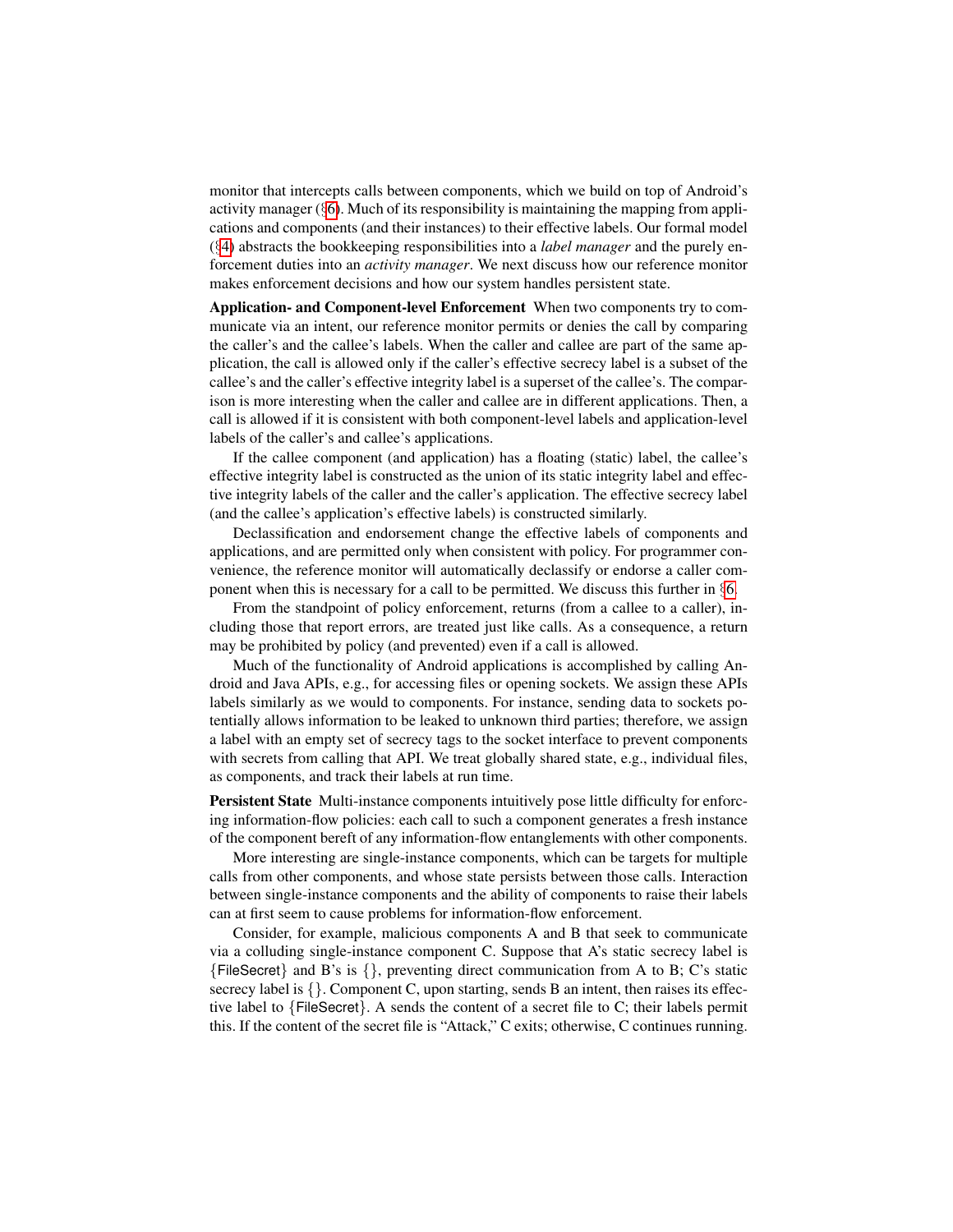B calls C, then calls C again. If B receives two calls from C, then it learns that A's secret file is "Attack." C can only make the second call to B after exiting, which only happens when A's secret file is "Attack." The information leak arose because C changed its label by exiting. To prevent such scenarios (and to allow us to prove noninterference, which ensures that no similar scenarios remain undiscovered), raising a label must change not only a component's effective label, but also its static label.

Limitations We do not address communication via covert channels, e.g., timing channels. Recent work has identified ways in which these may be mitigated by languagebased techniques [\[38\]](#page-17-22); but such techniques are outside the scope of this paper. We also do not address the robustness of Android's abstractions: stronger component-level abstractions would permit robust, instead of best-effort, enforcement of information-flow policies within applications. Improving these abstractions, or complementing them by, e.g., static analysis, could thus bolster the efficacy of our approach.

Many security architectures are vulnerable to user error. On Android, a user can at installation time consent to giving an application more privileges than is wise. Our system does not address this; we design an infrastructure that supports rich, practically useful policies. Because our approach allows developers to better protect their applications, they may have an incentive to use it. However, we do not tackle the problem of preventing the user from making poor choices (e.g., about which applications to trust).

# <span id="page-8-0"></span>4 Process Calculus Model

We next show a process calculus encoding of Android applications and our enforcement mechanism. The full encoding captures the key features necessary to realistically model Android, such as single- and multi-instance components, persistent state within component instances, and shared state within an application. Many details that we omit for brevity can be found in our technical report [\[1\]](#page-16-7).

#### 4.1 Labels and Label Operations

Labels express information-flow policies and are used to track flows at run time. A *label* is composed of sets of *tags*. We assume a universe of secrecy tags  $S$  and integrity tags  $I.$  Each secrecy tag in  $S$  denotes a specific kind of secret, e.g., contact information. Each integrity tag in  $I$  denotes a capability to access a security-sensitive resource. *Simple labels*  $\kappa ::= (\sigma, \iota)$  *Process labels*  $K ::= (Q(\sigma), Q(\iota), \delta)$  where  $Q = C$  or  $Q = F$ 

A simple label  $\kappa$  is a pair of a set of secrecy tags  $\sigma$  drawn from S and a set of integrity tags  $\iota$  drawn from *I*. Simple labels form a lattice  $(L, \sqsubseteq)$ , where L is a set of simple labels and  $\sqsubseteq$  is a partial order over simple labels. Intuitively, the more secrecy tags a component has, the more secrets it can gather, and the fewer components it can send intents to. The fewer integrity labels a component has, the less trusted it is, and the fewer other components it can send intents to. Consequently, the partial order over simple labels is defined as follows:  $(\sigma_1, \iota_1) \sqsubseteq (\sigma_2, \iota_2)$  iff  $\sigma_1 \subseteq \sigma_2$ , and  $\iota_2 \subseteq \iota_1$ 

Secrecy and integrity labels are annotated with  $C$  for concrete labels or  $F$  for floating labels. A process label  $K$  is composed of a secrecy label, an integrity label, and a set of declassification capabilities  $\delta$ . An element in  $\delta$  is of the form  $-t_s$ , where  $t_s \in \mathcal{S}$ ,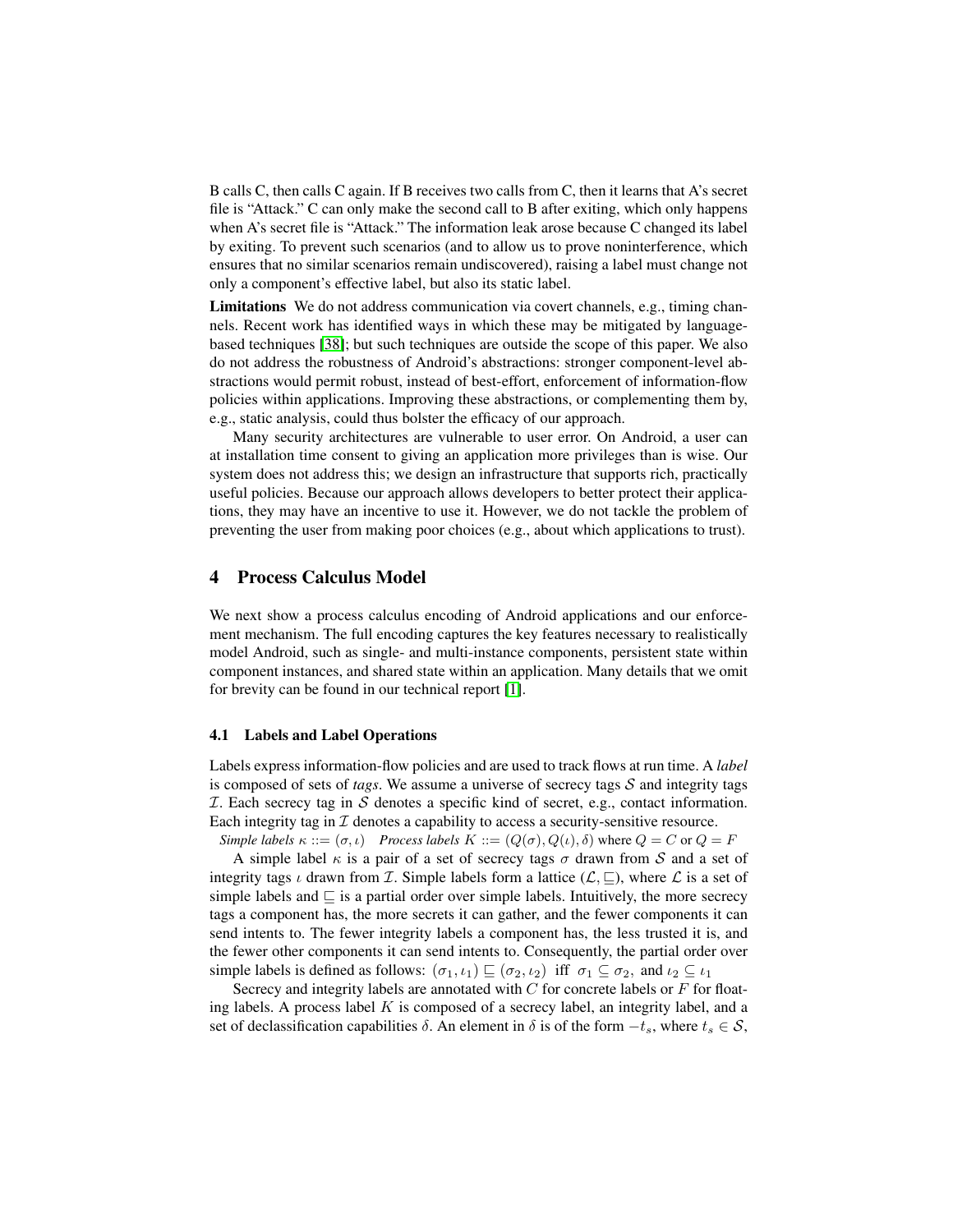<span id="page-9-0"></span>*AM Erasure of label*  $C(\sigma)^{-} = \sigma$   $F(\sigma)^{-} = \top$   $(Q(\sigma), Q(\iota), \delta)^{-} = ((Q(\sigma))^{-}, \iota)$ *PF Erasure of label*  $C(\iota)^* = \iota$   $F(\iota)$ \* =  $\top$   $(Q(\sigma), Q(\iota), \delta)^* = (\sigma, (Q(\iota))^*)$ *Label Declassify*  $(C(\sigma), C(\iota), \delta) \biguplus_d \delta_1 =$  $(C(\sigma \setminus \{t|(-t) \in \delta_1\}), C(\iota \cup \{t|(+t) \in \delta_1\}), \delta)$ 

Fig. 2: Selected label operations.

or  $+t_i$ , where  $t_i \in \mathcal{I}$ . A component with capability  $-t_s$  can remove the tag  $t_s$  from its secrecy tags  $\sigma$ ; a component that has  $+t_i$  can add the tag  $t_i$  to its integrity tags  $\iota$ .

We define operations on labels (Figure [2\)](#page-9-0). An *AM erasure* function K<sup>−</sup> is used by the activity manager to reduce process labels to simple labels that can easily be compared. This function removes the declassification capabilities from  $K$ , and reduces a floating secrecy label to the top secrecy label. This captures the idea that declassification capabilities are not relevant to label comparison, and that a callee's floating secrecy label will never cause a call to be denied. The  $PF$  erasure function  $K^*$  is used in defin-ing noninterference, and is explained in §[5.](#page-12-0) The declassification operation  $K \uplus_d \delta_1$ removes from K the secrecy tags in  $\delta_1$ , and adds the integrity tags in  $\delta_1$ .

#### 4.2 Preliminaries

We chose a process calculus as our modeling language because it captures the distributed, message-passing nature of Android's architecture. The Android runtime is the parallel composition of component instances, application instances, and the reference monitor, each modeled as a process.

The syntax of our modeling calculus, defined below, is based on  $\pi$ -calculus. We use  $^{\prime}$  for parallel composition, and reserve | for BNF definitions. aid denotes an application identifier, and cid a component identifier, both drawn from a universe of identifiers. c denotes constant channel names. Specific interfaces provided by an application or component are denoted as  $aid \cdot c$  and  $aid \cdot cid \cdot c$ .

The only major addition is the labeled process  $\ell[P]$ . Label contexts  $\ell$  include the unique identifiers for applications  $(\text{aid})$  and components  $(\text{cid})$ , channel names  $(c)$  that serve as identifiers for instances, and a pair  $(\ell_1, \ell_2)$  that represents the label of a component and its application. Bundling a label with a process aids noninterference proofs by making it easier to identify the labels associated with a process.

```
Names a ::= x | c | aid \cdot c | aid \cdot c id \cdot c Proc P ::= 0 | in a(x).P | in a(patt).PLabel ctx \ell ::= \text{aid} | \text{cid} | c | (\ell_1, \ell_2) | out e_1(e_2) \cdot P | P_1 + P_2 | \nu x \cdot P | !P\begin{array}{lll} \textit{Expr} & \quad e ::= x \mid a \mid \textit{ctr} \, e_1 \cdots e_k \ & \mid & \quad (e_1, \cdots, e_n) \end{array}\mathcal{O}^{\prime}|^{'}P_2) \mid \ell[\,P\,] \mid if e then P_1 else P_2\begin{array}{|c|c|c|c|c|}\hline (e_1, \cdots ,e_n) & \quad \text{case $e$ of} \{ctr_1 \boldsymbol{x}_1 \Rightarrow P_1... \} \hline \end{array}| \operatorname{ctr}_n x_n \Rightarrow P_n \}
```
We extend the standard definition of a process  $P$  with if statements, pattern-matching statements, and a pattern-matched input in  $x$ (patt) that accepts only outputs that match with patt. These extensions can be encoded directly in  $\pi$ -calculus, but we add them as primitive constructors to simplify the representation of our model.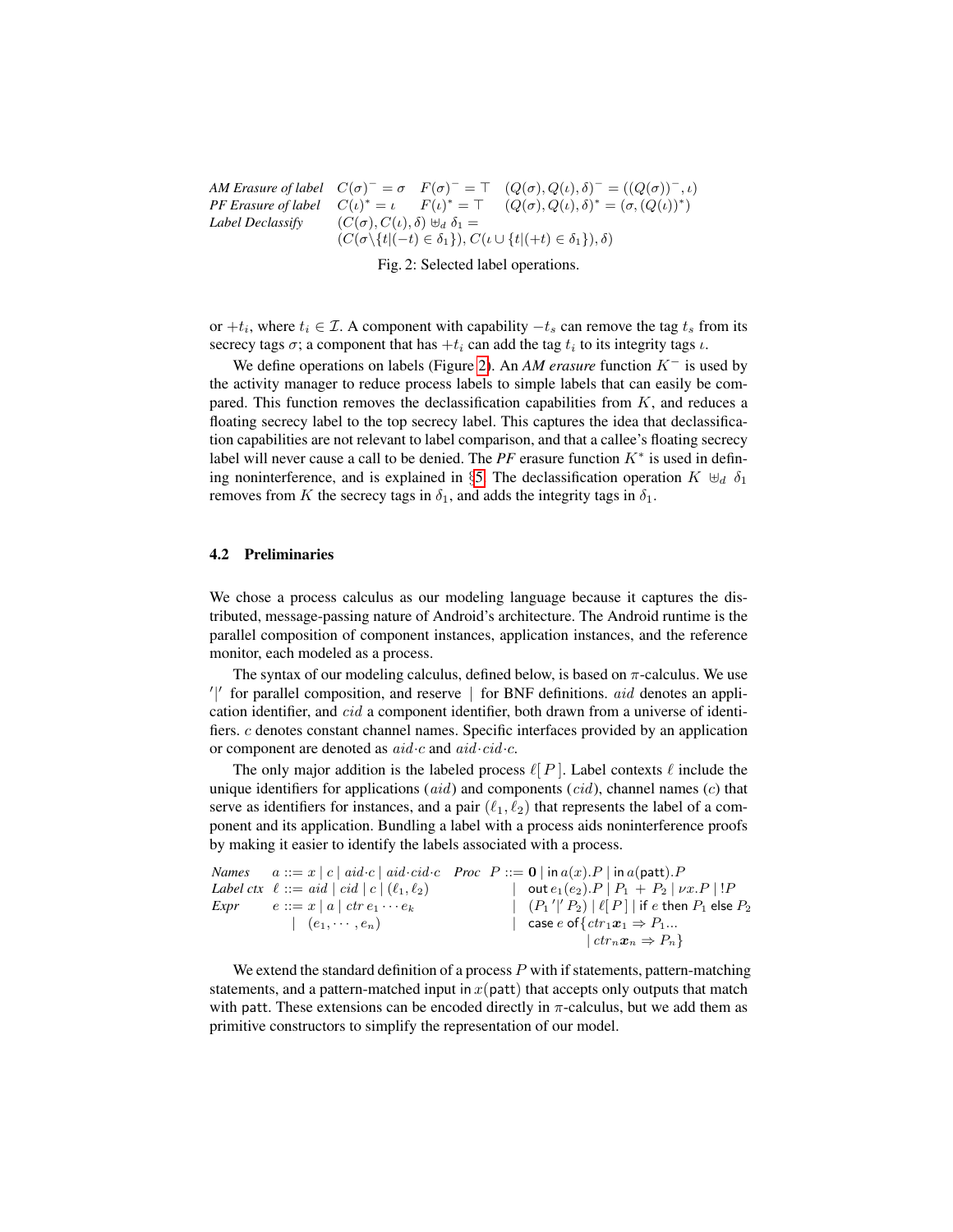<span id="page-10-0"></span>

| Application $App(\text{aid})$ |                                          | $= \text{aid}$ [!(in aid· $c_L(c_{AI})$ . $c_{AI}$ [AppBody(aid, $c_{AI}$ ])]]                                                                                                                                                       |
|-------------------------------|------------------------------------------|--------------------------------------------------------------------------------------------------------------------------------------------------------------------------------------------------------------------------------------|
|                               | App body $AppBody(aid, c_{AI})$          | $= \nu c_{svL} \nu c_{sv}$ .out $c_{svL}(s_0)$ . $(SV(c_{svL}, c_{sv})')'$<br>$(c_{AI}, cid_1)[CP_1 (aid, cid_1, c_{AI}, c_{sv})]'$ ' $\cdots$<br>$'\!\!\mid'\!\!(c_{AI},cid_n)[CP_n(\textit{aid},\textit{cid}_n, c_{AI}, c_{sv})])$ |
|                               | Component $CP(aid, cid, c_{AI}, c_{sv})$ | $=$ $!($ in aid $\cdot$ cid $\cdot$ c <sub>cT</sub> $($ =c <sub>AI</sub> , I, c <sub>nI</sub> , c <sub>lock</sub> , rt).<br>$(c_{AI}, c_{nI})$ [in $c_{nI}(I)$ . (out $I(\text{self})\rangle$ . $A()$ ])                             |
|                               |                                          | Comp body $A(cid, aid, I, c_{AI}, rt, ) ::=    out am(callI, rt, aid, cAI, cide, I)'  ' A()$                                                                                                                                         |

Fig. 3: Partial encoding of applications and components.

#### 4.3 A Model of Android and Our Enforcement Architecture

We model as processes the three main constructs necessary to reason about our enforcement mechanism: application components, the activity manager, and the label manager. The activity manager is the part of the reference monitor that mediates calls and decides whether to allow a call based on the caller's and the callee's labels. The label manager is the part of the reference monitor that keeps track of the labels for each application, component, and application and component instance.

Life-cycles of Applications and Components and Their Label Map A large part of the modeling effort is spent on ensuring that the process model faithfully reflects the life-cycles of applications and components, which is crucial to capturing information flows through persistent states within or across the life-cycles. The reference monitor maintains a label map  $\Xi$ , which reflects these life-cycles.

Android supports single- and multi-instance components. Once created, a singleinstance component can receive multiple calls; the instance body shares state across all these calls. A fresh instance of a single-instance component is created only when the previous instance has exited and the component is called again. A component does not share state across its instantiations. For a multi-instance component, a new instance is created on every call to that component. An application is similar to a single-instance component, and all component instances within one application instance share state.

All calls are asynchronous; returning a result is treated as a call from the callee to the caller. When a component instance is processing a call, any additional intents sent to that instance (e.g., new intents sent to a single-instance component, or results being returned to a multi-instance component) are blocked until the processing has finished.

Encoding Applications and Components A partial encoding of applications and com-ponents is shown in Figure [3.](#page-10-0) We delay explaining the label contexts  $\ell$ [...] until §[5—](#page-12-0)they are annotations that facilitate proofs, and have no run-time meaning.

We encode a recursive process using the ! operator. A process  $\lbrack \text{(in } c(x), P) \rbrack$  will run a new process P each time a message is sent to c. This models the creation of a run-time instance of an application or a component. In both cases, we call channel c the *launch channel* of P, and say that P is *launched* from c.

An application *App*(aid) with ID aid is the parallel composition of a shared state SV and components  $CP_i(\text{aid}, \text{cid}_i, c_{AI}, c_{sv})$ . Each application has a designated launch channel  $aid \cdot c_L$ . The channel  $c_{AI}$ , passed as an argument to the launch channel, serves as a unique identifier for an application instance. Once an application is launched, it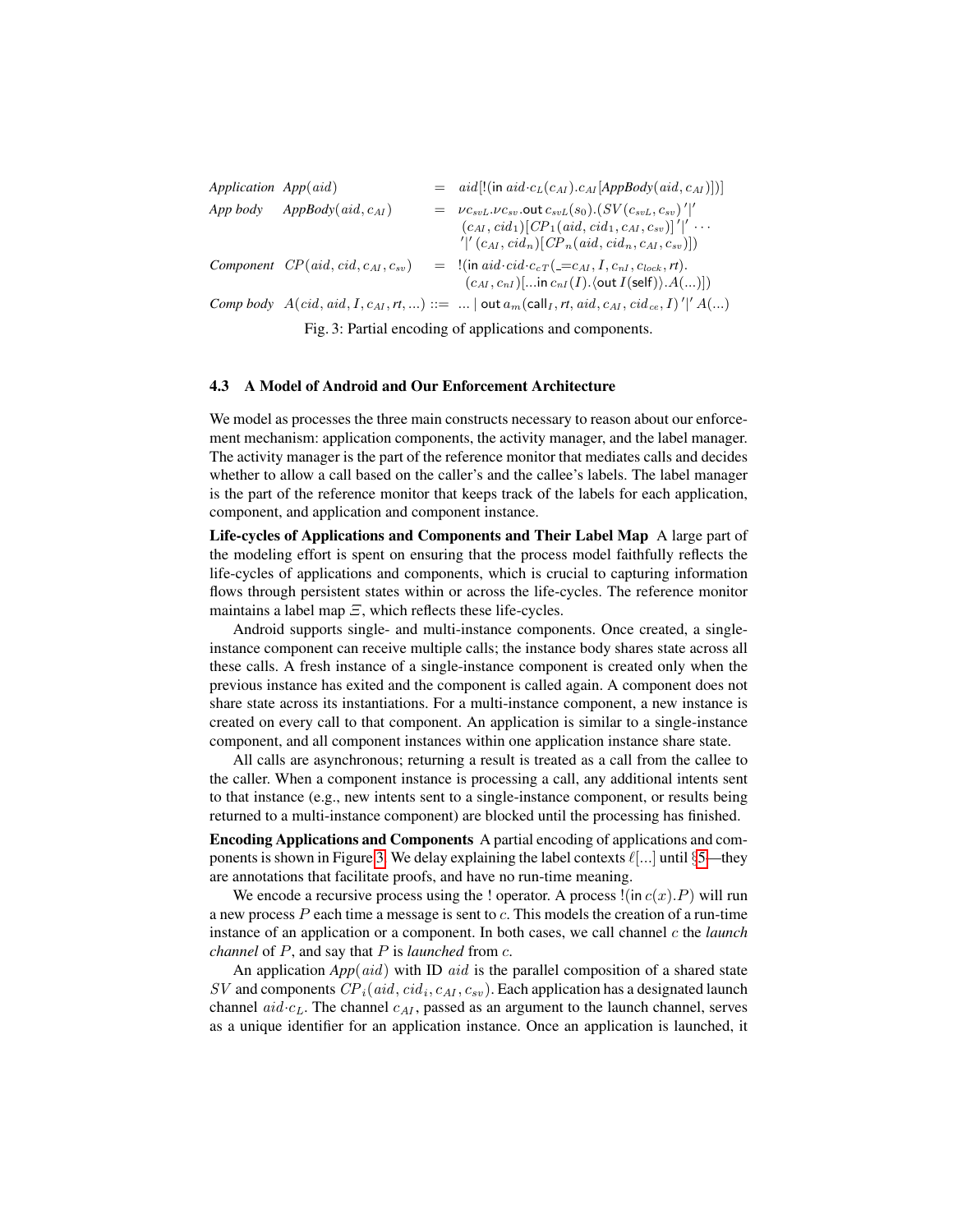<span id="page-11-0"></span>0  $AM_I = \text{in } a_m(\text{call}_I, kA_{cr}, kC_{cr}, rt, aid, c_{AI}, cid_{ce}, I).$ 1 *vc.* out  $t_m$  (lookUp,  $cid_{ce}$ , *c*). in *c*(*s*). 2 case  $s$  of  $\ldots$ 18 | M $(k_{ce}) \Rightarrow$  if  $k_{cr}^- \sqsubseteq k_{ce}^-$ 19 then  $\nu c_{nI} \cdot \nu c_{lock}$  out  $t_m(\text{upd}, \{ (c_{nI}, (c_{lock}, k_{ce} \lhd kC_{cr}^{-})), ... \}).$ 20  $(ai d, (c_{AI}, c_{nI}))$ [out  $aid \cdot ca d \cdot c_{cT}(c_{AI}, I, c_{nI}, c_{lock}, rt)$ ] 21 else 0

Fig. 4: Partial encoding of the activity manager.

launches the shared state. At this point, the application's components are ready to receive calls, and we call this application instance an *active launched* instance.

A component  $CP(aid, cid, c_{AI}, c_{sv})$  is launched from a designated creation channel  $aid \cdot c id \cdot c_cT$  after a message is received on that channel. The message is a tuple  $($ <sub>-</sub> $=c_{AI}$ ,  $I$ ,  $c_{nl}$ ,  $c_{lock}$ ,  $rt$ ) whose first argument ( $\Box$ ) must match the current application instance  $(c_{AI})$ . I is the intent conveyed by the call.  $c_{nI}$  is the new intent channel for the component to process multiple calls.  $c_{lock}$  is the channel used to signal the reference monitor that this instance has finished processing the current intent and is ready to receive a new one. Finally, *rt* contains information about whether and on what channel to return a result. A components receives messages on the new intent channel, then proceeds to execute its body (denoted A).

The body of a component is defined in terms of the operations that a component can perform. It is parameterized over several variables, which are free in the body and are bound by outer-layer constructs. A component can use if and case statements, and read or write to the shared state in its application. It can also request from the label manager to change its (and its application's) label, and can call another component by sending a request to the activity manager. All of these operations are encoded using the process calculus. E.g., the call operation is encoded as out  $a_m$  (call<sub>I</sub>,  $rt$ , ...), where  $a_m$  is the designated channel to send requests to the activity manager.

Label Manager & Activity Manager The label manager  $T_M$  maintains the label map  $\Xi$  and processes calls to update the mapping through a designated channel  $t_m$ .

Android's activity manager mediates all intent-based communication between components, preventing any communication that is prohibited by policy. The top-level process of the activity manager is of the form:  $A_M = \frac{1}{AM_I} + AM_E + AM_{EX} + AM_R$ . The activity manager processes four kinds of calls:  $AM_I$  processes calls between components within the same application;  $AM_E$  processes inter-application calls;  $AM_{EX}$  processes exits, and  $AM_R$  processes returns.

We show an example of processing calls between components within the same ap-plication (Figure [4\)](#page-11-0): When the activity manager receives a request to send intent  $I$  to a component  $cid_{ce}$ , it asks the label manager for the callee's label. A possible reply is one that indicates that the callee is a multi-instance component  $(M(k_{ce}))$ . The activity manager allows the call if the caller's label is lower than or equal to the callee's. If the call is permitted, a new callee instance is launched. To do this, the activity manager (1) generates a new-intent channel and a lock channel for the new instance; (2) updates the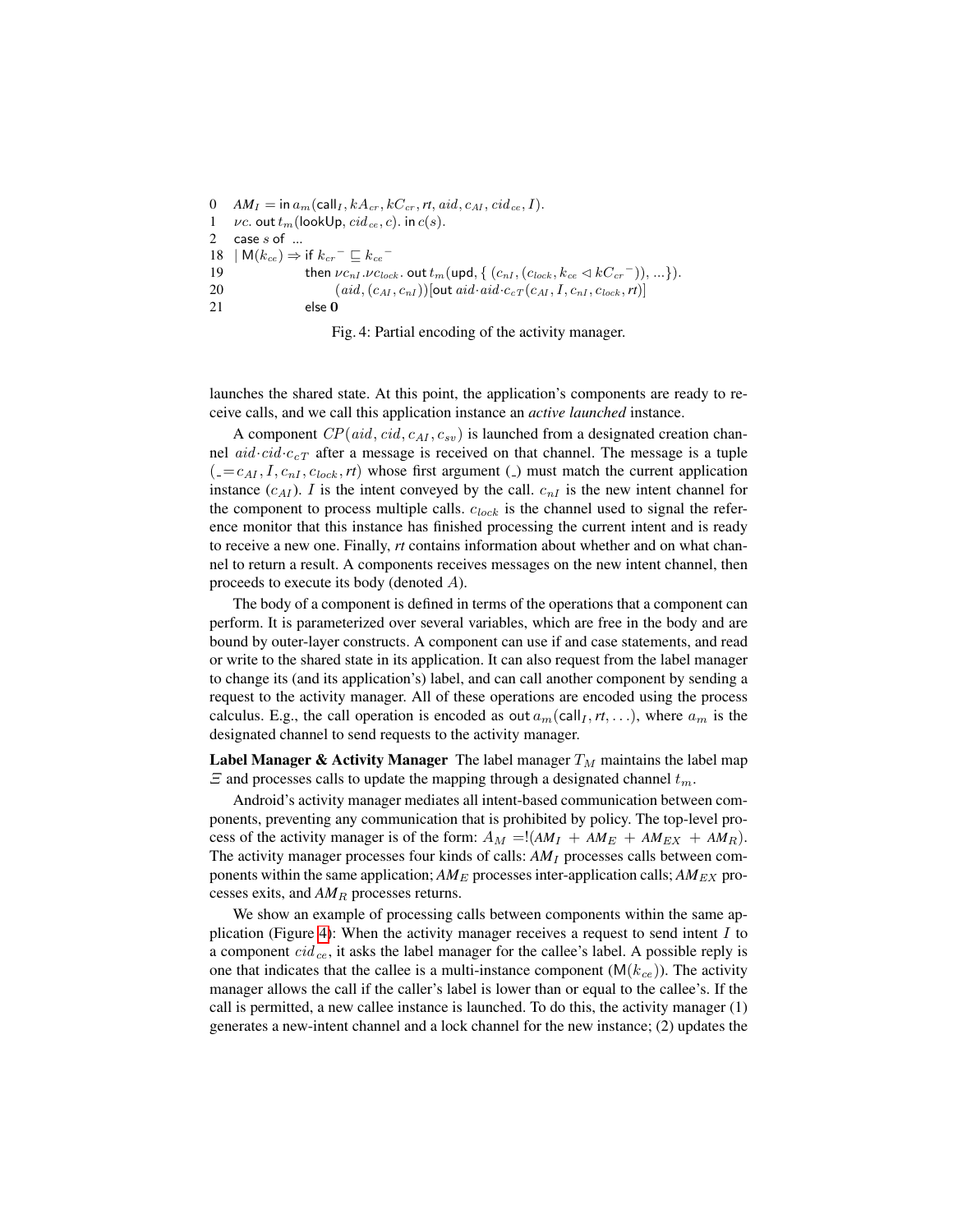label mapping to record the label of this new active instance; and (3) sends a message containing the intent to the callee's creation channel.

Overall System We assume that an initial process init bootstraps the system and launches the label manager with the static label map that reflects the labels of applications and components at install time, and then calls the first process with fixed labels:  $S = T_M | A_M | App_1 (aid_1) | ... | App_n (aid_n) |$  init.

# <span id="page-12-0"></span>5 Noninterference

To show that our system prevents information leakage, we prove a noninterference theorem. We use the simple label  $\kappa_L$  as the label of malicious components. We call components whose labels are not lower than or equal to κ<sup>L</sup> *high components*, and others *low components*. Low components are considered potentially controlled by the attacker. We want to show that a system  $S$  that contains both high and low components behaves the same as a system composed of only the low components in S.

Choice between Trace & Bisimulation-based Equivalence Processes  $P$  and  $Q$  are trace equivalent if for any trace generated by  $P$ ,  $Q$  can generate an equivalent trace, and vice versa. Another commonly-used equivalence, barbed bisimulation, is stronger: it additionally requires those two processes to simulate each other after every  $\tau$  transition.

Our decision about which notion of process equivalence to use for our noninterference definition is driven by the functionality required of the system so that practically reasonable policies can be implemented. As discussed earlier, floating labels are essential to implement practical applications in Android. However, allowing an application (or single-instance component) to have a floating label weakens our noninterference guarantees: In this case, we cannot hope to have bisimulation-based noninterference (see our technical report [\[1\]](#page-16-7) for an example).

Rather than disallowing floating labels, we use a weaker, trace-equivalence-based definition of noninterference. This still provides substantial assurance of our system's ability to prevent disallowed information flows: noninterference would not hold if our system allowed: (1) explicit communication between high and low components; or (2) implicit leaks in the reference monitor's implementation, such as branching on data from a high component affecting low components differently depending on the branch.

High and Low Components Most commonly seen techniques that classify high and low events based on a fixed security level assigned to each channel cannot be directly applied to the Android setting, as the components may declassify, raise, or instantiate their labels at run time. Whether an input (output) is a high or low event depends on the run-time label of the component that performs the input (output). Similarly, whether a component is considered high or low, also depends on its run-time label. This makes the definitions and proofs of noninterference more challenging. To capture such dynamic behavior, we introduce the label contexts of processes, and use the run-time mapping of these labels in the label manager to identify the high and low components in the system. The current label of a process can be computed from its label context and the label map  $\Xi$ . For a process with nested label contexts  $\ell_1[\ldots \ell_n[P] \ldots]$ , the innermost label  $\ell_n$  reflects the current label of process P.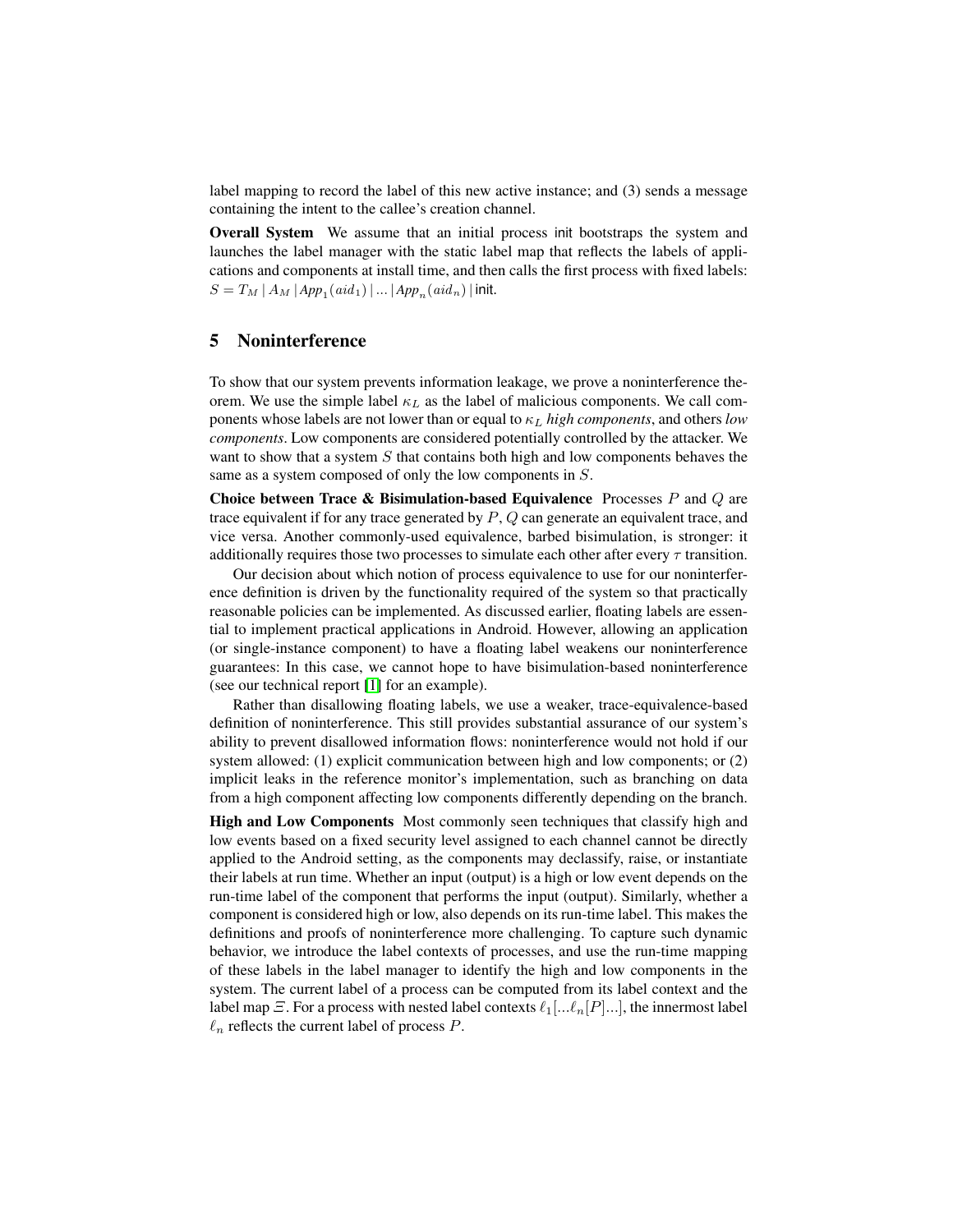Our mechanism enforces information-flow policies at both component and application level; we consequently define noninterference to demonstrate the effectiveness of the enforcement at both levels. Next, we explain how to use the application ID, the component-level label, and the application-level label to decide whether a process is high or low for our noninterference theorem.

Without loss of generality, we pick one application whose components do not access the shared state of that application, and decide whether each of its components is high or low solely based on each component's label; all other applications, whose components may access the shared applicate state, are treated as high or low at the granularity of an application, based on their application-level labels. We write  $aid_c$  to denote the specific application whose components we treat as individual entities and disallow their accesses to the shared state.

Now we can define the procedure of deciding whether a process is high or low. We first define a binary relation  $\sqsubseteq_{aid_c}$  between a label context  $(\mathit{aid},(\kappa_1,\kappa_2))$  and a simple label κ. We say that  $(id, (\kappa_1, \kappa_2))$  is lower than or equal to κ relative to  $aid_c$ . This relation compares the application-level label ( $\kappa_1$ ) to  $\kappa_L$  if the application is not  $aid_c$ , and compares the component-level label ( $\kappa_2$ ) to  $\kappa_L$  if the application ID is  $aid_c$ .  $(id, (\kappa_1, \kappa_2)) \sqsubseteq_{aid_c} \kappa_L$  iff  $\kappa_1 \sqsubseteq \kappa_L$  when  $aid \neq aid_c$  and  $\kappa_2 \sqsubseteq \kappa_L$  when  $aid = aid_c$ 

Now, given the label map  $\Xi$ , let  $\Xi\langle c \rangle$  denote the label associated with a channel name c in  $\Xi$ . We say that a process of the form  $aid[... (c_{AI}, c_{nI})[P]...]$  is a low process with regard to  $\kappa_L$  if  $(aiid, ((\Xi \langle c_{AI} \rangle)^*, (\Xi \langle c_{nI} \rangle)^*) \sqsubseteq_{aid_c} \kappa_L$ ; otherwise, it is a high process. Please see our tech report for a formal definition and additional details [\[1\]](#page-16-7).

The function  $K^*$  (Figure [2\)](#page-9-0) removes the declassification capabilities in  $K$ , and reduces floating integrity labels to the lowest integrity label (on the lattice). This is because a call to a component with a floating integrity label may result in a new instance with a low integrity label, a low event observable by the attacker; hence, a floating component should always be considered a low component.

Traces The actions relevant to our noninterference definitions are intent calls received by an instance, since the only explicit communication between the malicious components (applications) and other parts of the system is via intents. We model intents  $I$  as channels. The encoding of components includes a special output action  $\langle \text{out } I(\text{self}) \rangle$ right after the component receives a new intent (Figure [3\)](#page-10-0). This outputs to the intent channel the current labels of the component, denoted by self. Traces consist of these outputs (out  $I(\text{aid}, (kA, kC))$ ), which contain information about both what the recipient has learned and the security label of the recipient. We call such an action low, if  $(ai, (kA, kC)) \sqsubseteq_{aid_c} \kappa_L$ , and high otherwise.

We restrict the transition system to force the activity manager's processing of a request—from receiving it to denying, allowing, or delaying the call—to be atomic. Some requests require that a lock be acquired; we assume the activity manager will only process a request if it can grab the lock. This matches reality, since the run-time monitor will process one call at a time, and the run-time monitor's internal transitions are not visible to the outside world. We write a small-step Android-specific transition as  $S \xrightarrow{\alpha} {}_A S'$ , and  $S \xrightarrow{\tau} {}_A S'$  to denote zero or multiple  $\tau$  transitions from S to S'.

**Noninterference** We define the projection of traces  $t|_{\kappa_L}^{aid_c}$ , which removes all high actions from t. The function proj $\mathsf{T}(\Xi;\kappa_L; \mathit{aid}_c)$  removes from  $\Xi$  mappings from IDs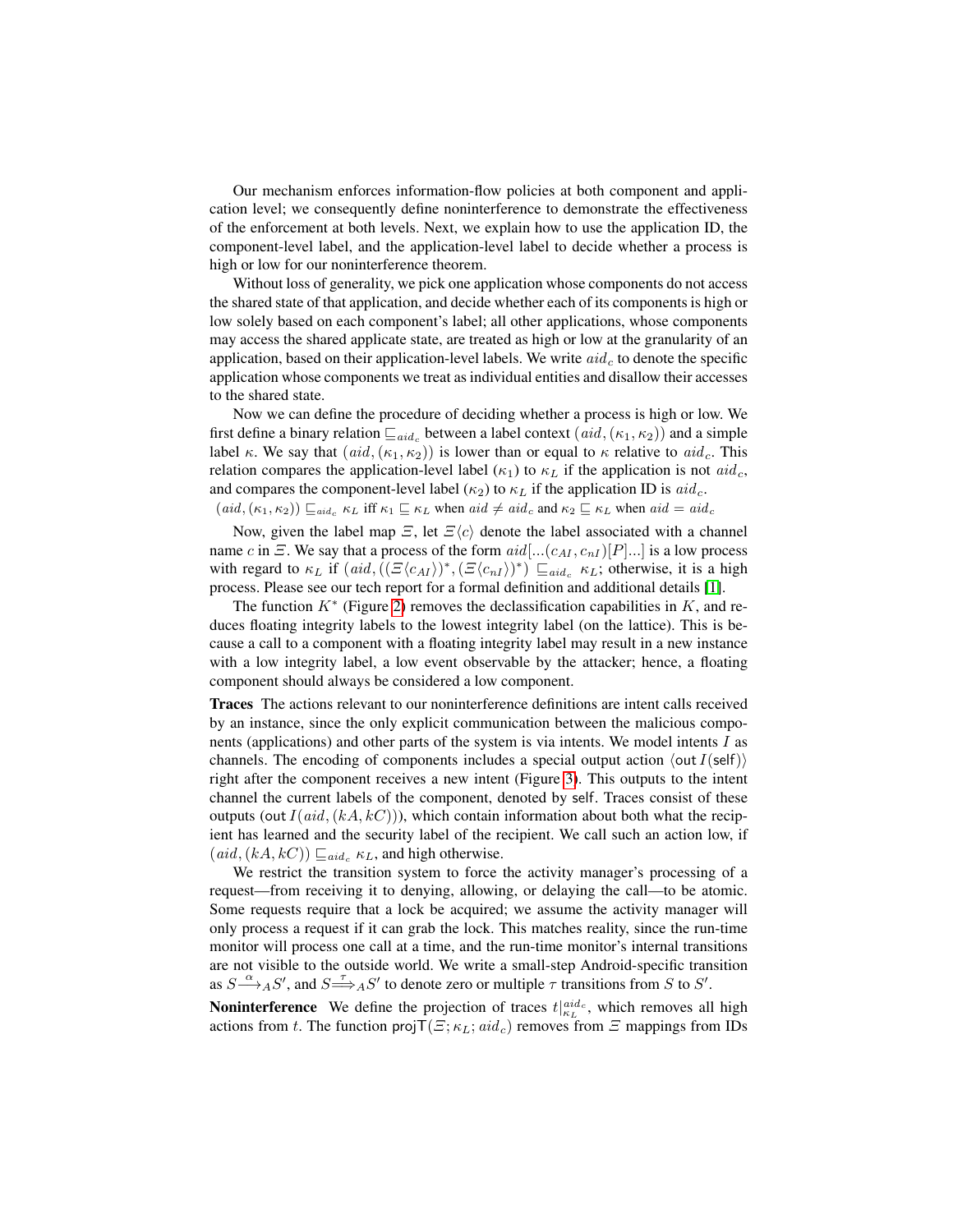or channel names to high labels. Similarly,  $proj(P, \kappa_L, aid_c, \Xi)$  removes high components, applications, and instances from  $P$ . The resulting configuration is the low system that does not contain secrets or sensitive interfaces.

We say that a declassification step is *effective* with regard to  $\kappa_L$  and  $aid_c$  if the label of the declassified instance before the step is not lower than or equal to  $\kappa_L$  relative to  $aid_c$ , and the label after is. We call a sequence of transitions  $\stackrel{t}{\Longrightarrow}_A$  *valid* if each step preserves the application-level label of  $aid_c$  (application  $aid_c$  cannot exit the application or raise its application-level label), and if it is not an effective declassification step.

We prove a noninterference theorem, which captures the requirements on both crossapplication and intra-application communications. The theorem only concerns traces generated by valid transitions. Declassification can cause the low actions that follow it to differ between the two systems. However, we do allow arbitrary declassification prior to the projection of the high components. A component that declassified will be treated as a low component, and will afterward be denied any secrets unless further declassification occurs elsewhere. Changing  $aid<sub>c</sub>$ 's application-level label interferes with our attempt to view components in  $aid_c$  as independent entities.

#### Theorem 1 (Noninterference)

*For all*  $\kappa_L$ *, for all applications App*( $aid_1$ ),  $\cdots$ , *App*( $aid_n$ )*,* 

*given a*  $aid_c$  ( $aid_c = aid_i$ ),  $i = 1 \ldots n$ , whose components do not access the shared variable, *let*  $S = A_M | T_M | App(ai d_1), \cdots, App(ai d_n)$  *be the initial system configuration,*  $S \Longrightarrow_A S'$ ,  $S' = A_M |T_M | \nu c. (T_{MI}(\Xi) | A C (aid_c) | S'')$ , where  $T_{MI}(\Xi)$  is an instance of the tag man*ager,*  $\Xi$  *is the current label map, and*  $AC(\text{aid}_c)$  *is an active launched instance of aid<sub>c</sub>,*  $let \ \Xi' = \text{proj}\mathsf{T}(\Xi; \kappa_L; \textit{aid}_c),$ 

 $S_L = A_M | T_M | \nu c'. (T_{MI}(\Xi') | \text{proj}(AC(aid_c) | S'', \kappa_L, aid_c, \Xi'))$ 

- *1.*  $\forall t$  *s.t.*  $S' \stackrel{t}{\Longrightarrow} _A S_1$ *, and*  $\stackrel{t}{\Longrightarrow} _A A$  *is a sequence of valid transitions,*  $\exists t'$  *s.t.*  $S_L \stackrel{t'}{\Longrightarrow} _A S_{L1}$ *, and*  $t|_{\kappa_L}^{\sqsubseteq_{aid_c}} = t'|_{\kappa_L}^{\sqsubseteq_{aid_c}}$
- $2. \ \forall t \ s.t. \ S_L \stackrel{t}{\Longrightarrow}_A S_{L1}$ *, and*  $\stackrel{t}{\Longrightarrow}_A$  *is a sequence of valid transitions,*  $\exists t' \ s.t. \ S' \stackrel{t'}{\Longrightarrow}_A S_1$ *, and*  $t|_{\kappa_L}^{\sqsubseteq_{aid_c}} = t'|_{\kappa_L}^{\sqsubseteq_{aid_c}}$

### <span id="page-14-0"></span>6 Case Study and Implementation

We implemented our system on Android 4.0.4, using techniques similar to those used by other works [\[5,](#page-16-5)[15\]](#page-17-21). Here we describe in detail our policy for the example scenario from §[3.1,](#page-4-1) and briefly discuss our implementation.

Motivating Scenario Revisited The policy of our example from §[3.1](#page-4-1) prohibits secret files from being leaked on the Internet, but allows them to be manipulated by applications and emailed at the user's behest. Files may be edited, but can be emailed only if the file manager itself calls the email application. We extend the example to also allow files to be emailed if they are first encrypted.

We first show how to implement this policy by assigning application-level labels. The file manager is labeled with ({FileSecret}, {FileWrite}, {-FileSecret}). The editor is labeled with  $(F\{\}, F\{\}, \{\})$ , to indicate that its effective secrecy and integrity labels are inherited from its caller, but it has no ability to declassify or endorse. The email application is labeled with ( $\{ReadContents, ...\}$ ,  $\{ \}$ ,  $\{ \}$ ,  $\{ \}$  +Internet, ...  $\}$ ). The "..." signify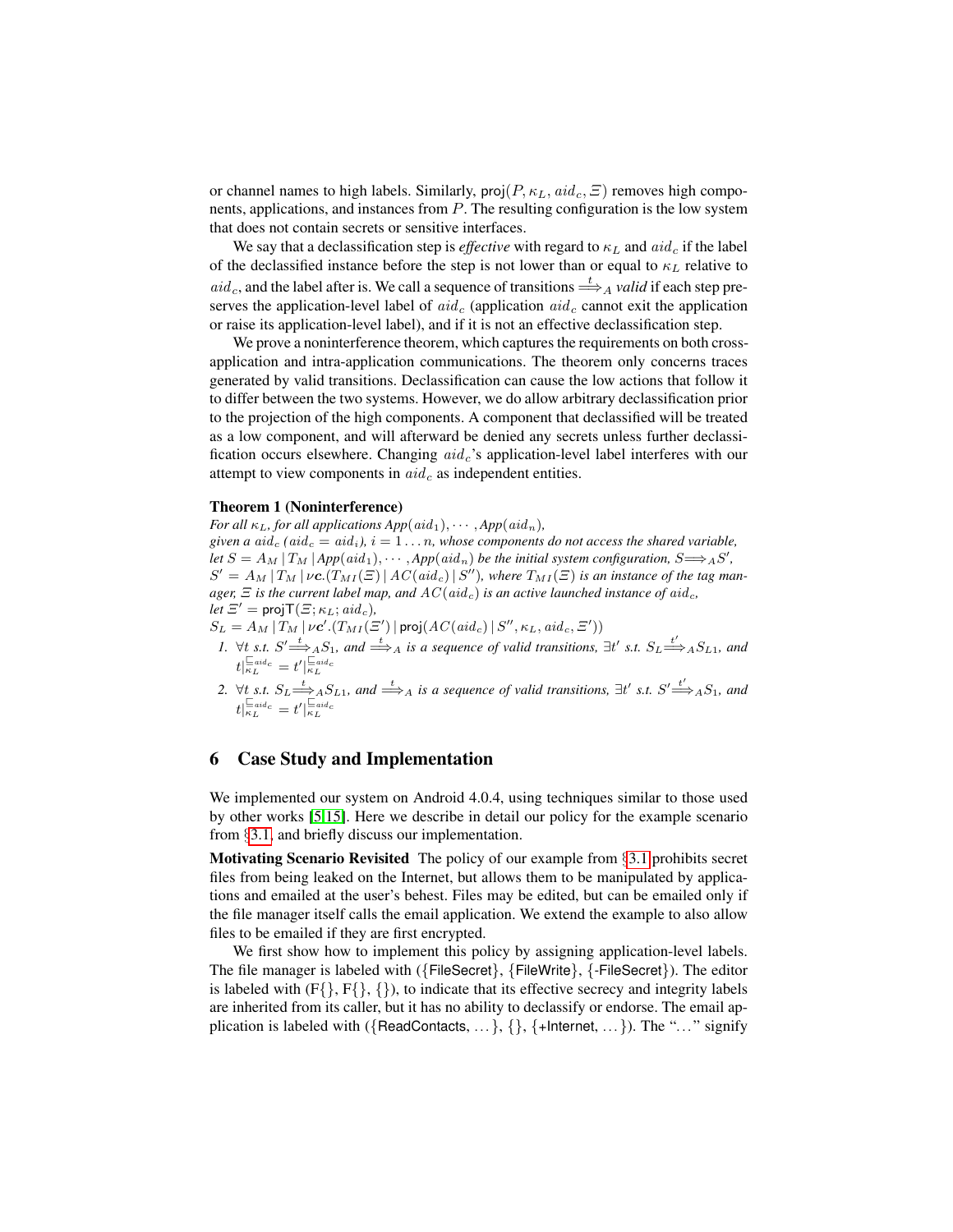additional secrecy tags and endorsement capabilities that enable the email application to read user accounts, cause the phone to vibrate, etc. To permit callers with low integrity, tags that permit access to resources (e.g., to vibration functionality) appear as endorsement capabilities rather than integrity tags. The encryption application is labeled with (F{}, F{}, {-T, +WriteExternalStorage}). It has floating secrecy and integrity labels and can declassify all secrets it acquires, and so it must be trusted to correctly encrypt files and not reveal files without encrypting them. The encryption application also needs the WriteExternalStorage tag to be able to store encrypted data on the SD card.

This choice of labels achieves our desired functionality as follows: When called by the file manager, the editor's label floats to ({FileSecret}, {FileWrite}, {}). The editor cannot declassify FileSecret and so cannot leak the file; because it has FileWrite, it can save the file to secret storage. To email the file, a user invokes the email application via the file manager, which adds the file content to the intent that starts the email application, and removes FileSecret by declassifying before sending the intent. The file can also be released via the encryption application. If invoked by the file manager, the encryption application floats to ({FileSecret}, {FileWrite}, {-T,+WriteExternalStorage}); its capability to declassify any secret (-T) allows it to release data to any application.

We used component-level policy to restrict the file manager's declassification capability to only the component whose task is to send files to other applications. The duties of the components can be inferred from their names. We label the Main activity and the File provider with ({FileSecret}, {FileWrite}, {}) since they need to handle files; the Help and DirectoryInfo activities with ( $\{FileSecret\}, \{\}, \{\})$ ; the Settings activity with ({FileSecret}, {FileWrite}) because it needs to return a result to the Main activity; and the Send activity with ({FileSecret}, {FileWrite}, {-FileSecret}).

Implementation Our case study is fully implemented and has been tested on a Nexus S phone. We extended Android's manifest file syntax to support our labels. Run-time enforcement is via extensions to Android's activity manager, which already mediates communication between components. The biggest challenges were in providing more detailed information about callers to the activity manager and capturing low-level actions that it did not mediate; we do this via kernel-level middleware [\[25\]](#page-17-23). For backward compatibility, we mapped system-declared permissions to secrecy and integrity tags, and assigned label signatures to Android and Java APIs. Please see our technical report [\[1\]](#page-16-7) for more detail about the implementation.

As part of booting the phone to the point where it can execute ordinary applications, over 50 built-in applications start running. Our case study used minimally modified off-the-shelf applications: Open Manager 2.1.8, Qute Text Editor 0.1, Android Privacy Guard 1.0.9, Email 2.3.4. Our system's implementation totaled ∼1200 lines of code: ∼650 in the reference monitor, 400 for bookkeeping, 100 for enhancing IPCs, and 50 for syntactic support for labels. We measured overheads on the order of 7.5 ms for the label checks incurred by each call<sup>[3](#page-15-0)</sup>. Performance was sufficiently good for this overhead not to be observable to the user.

<span id="page-15-0"></span><sup>&</sup>lt;sup>3</sup> Even averaging over hundreds of runs, variance between sets of runs was too great to report more precise measurements.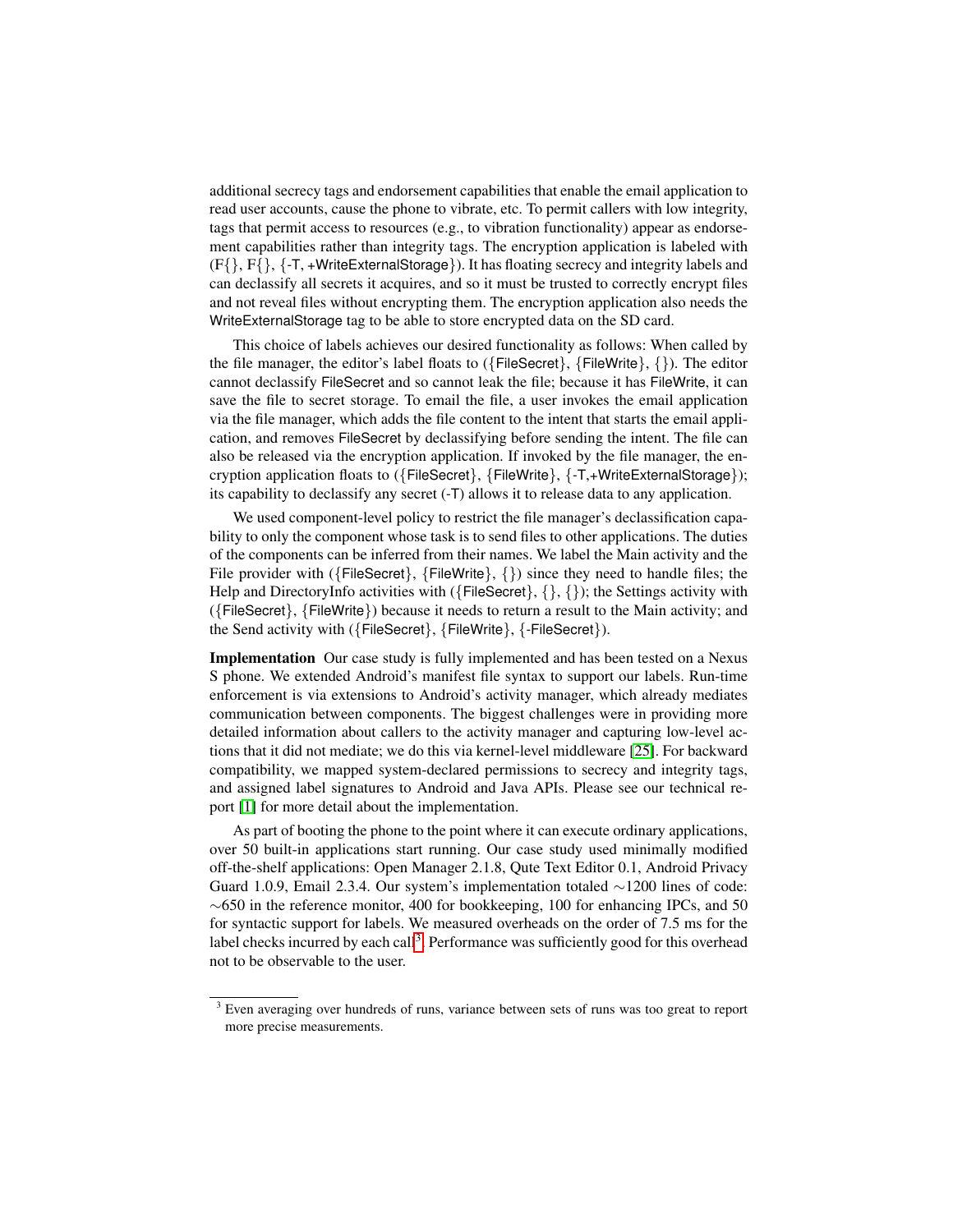# 7 Conclusion

We propose the first DIFC-style enforcement system for Android that allows convenient, high-level specification of policy and has a well-understood theory. To support Android's programming model the system had to incorporate several features that are new to information-flow systems, including multi-level policy specification and enforcement, floating labels, and support for persistent state and single-instance components. Our system strikes a balance between providing strong formal properties (noninterference) and applicability, achieving most of each. A prototype and case study validate the design of our system, and confirm that it can enforce practical policies on a Nexus S phone.

Acknowledgments This research was supported in part by Department of the Navy grant N000141310156 issued by the Office of Naval Research; by NSF grants 0917047 and 1018211; by a gift from KDDI R&D Laboratories Inc.; and by Kuwait University.

# References

- <span id="page-16-7"></span>1. Aljuraidan, J., Fragkaki, E., Bauer, L., Jia, L., Fukushima, K., Kiyomoto, S., Miyake, Y.: Run-time enforcement of information-flow properties on Android. Technical Report CMU-CyLab-12-015, Carnegie Mellon University (2012)
- <span id="page-16-9"></span>2. Arden, O., George, M.D., Liu, J., Vikram, K., Askarov, A., Myers, A.C.: Sharing mobile code securely with information flow control. In: Proc. IEEE S&P. (2012)
- <span id="page-16-10"></span>3. Austin, T.H., Flanagan, C.: Multiple facets for dynamic information flow. In: Proc. POPL. (2012)
- <span id="page-16-12"></span>4. Bohannon, A., Pierce, B.C., Sjöberg, V., Weirich, S., Zdancewic, S.: Reactive noninterference. In: Proc. CCS. (2009)
- <span id="page-16-5"></span>5. Bugiel, S., Davi, L., Dmitrienko, A., Fischer, T., Sadeghi, A.R., Shastry, B.: Towards taming privilege-escalation attacks on Android. In: Proc. NDSS. (2012)
- <span id="page-16-13"></span>6. Chaudhuri, A.: Language-based security on Android. In: Proc. PLAS. (2009)
- <span id="page-16-4"></span>7. Chin, E., Felt, A.P., Greenwood, K., Wagner, D.: Analyzing inter-application communication in Android. In: Proc. MobiSys. (2011)
- <span id="page-16-8"></span>8. Chudnov, A., Naumann, D.A.: Information flow monitor inlining. In: Proc. IEEE CSF. (2010)
- <span id="page-16-1"></span>9. Davi, L., Dmitrienko, A., Sadeghi, A.R., Winandy, M.: Privilege escalation attacks on Android. In: Proc. ISC. (2010)
- <span id="page-16-6"></span>10. Dietz, M., Shekhar, S., Pisetsky, Y., Shu, A., Wallach, D.S.: Quire: Lightweight provenance for smart phone operating systems. In: Proc. USENIX Sec. (2011)
- <span id="page-16-3"></span>11. Enck, W., Gilbert, P., gon Chun, B., Cox, L.P., Jung, J., McDaniel, P., Sheth, A.N.: Taint-Droid: An information-flow tracking system for realtime privacy monitoring on smartphones. In: Proc. OSDI. (2010)
- <span id="page-16-0"></span>12. Enck, W., Octeau, D., McDaniel, P., Chaudhuri, S.: A study of Android application security. In: Proc. USENIX Sec. (2011)
- <span id="page-16-2"></span>13. Felt, A.P., Wang, H., Moshchuk, A., Hanna, S., Chin, E.: Permission re-delegation: Attacks and defenses. In: Proc. USENIX Sec. (2011)
- <span id="page-16-11"></span>14. Focardi, R., Gorrieri, R.: A classification of security properties for process algebras. J. of Comput. Secur. 3 (1994) 5–33